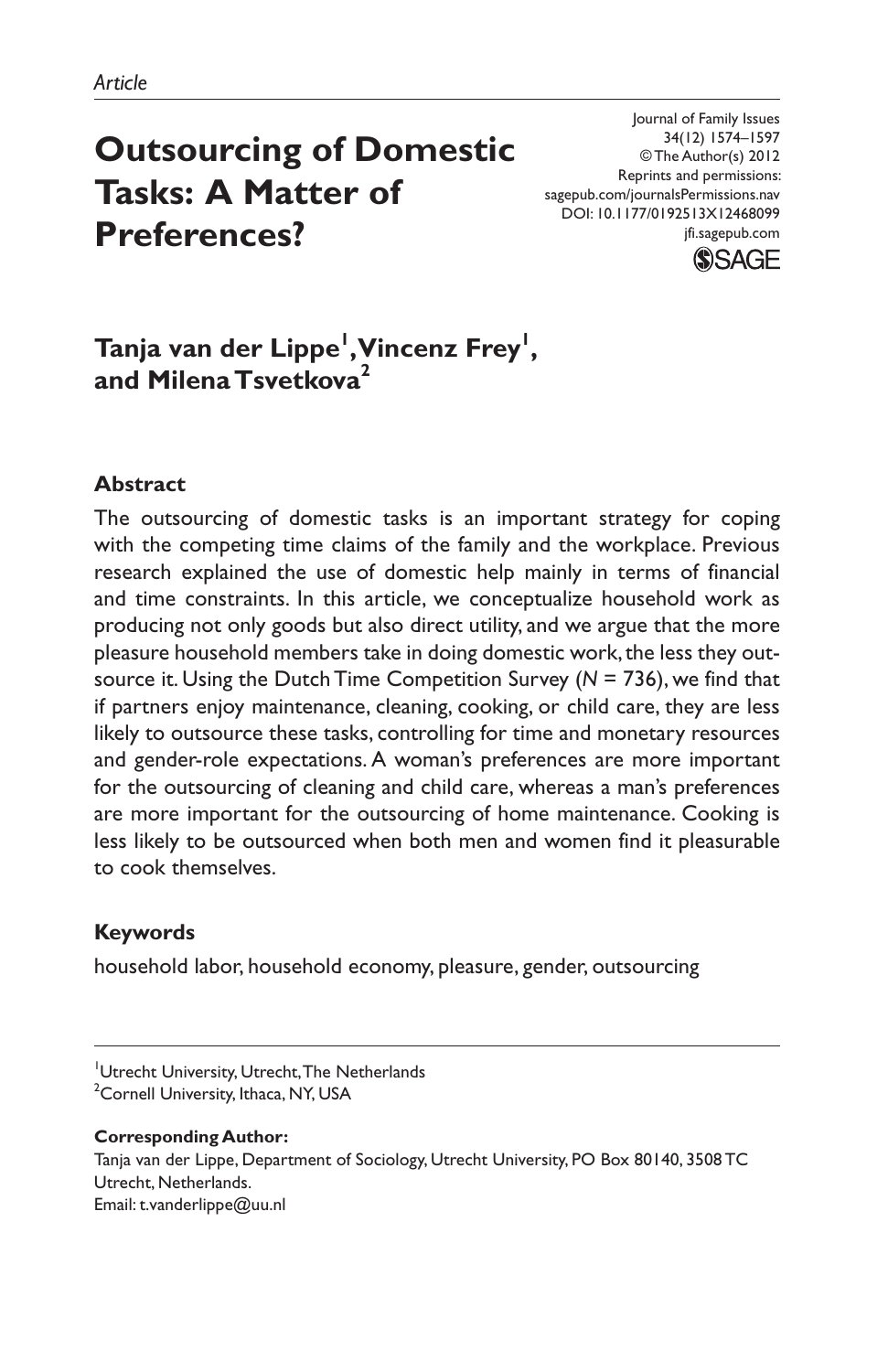## **Introduction**

The number of dual-earner couples has increased dramatically in the past few decades. Since such couples have less time to meet the demands of the family (Bianchi, Nukjue, Sayer, & Source, 2000; Bianchi, Robinson, & Milkie, 2006; Van der Lippe, 2007), they have a strong incentive to find new ways of organizing housework. One important strategy for coping with the conflicting time claims of the family and the workplace is to use goods and services purchased on the market as substitutes for unpaid domestic work. This behavior, referred to as domestic outsourcing, can take various forms, from ready-made meals, babysitting, and child-care facilities to housecleaning and maintenance services. As the outsourcing of household work has become more prevalent in Western societies, researchers have become increasingly interested in which households make use of what outsourcing alternatives (Baxter, Hewitt, & Western, 2009; Bittman, Matheson, & Meagher, 1999; De Ruijter, 2005; Oropesa, 1993).

Most studies of domestic outsourcing focus on the constraints couples face when deciding on outsourcing options. Households with fewer financial resources will have less money available to cover the costs of paid domestic help and are therefore less likely to use domestic services than households with greater financial resources (Oropesa, 1993; Spitze, 1999). In addition, dual-career couples face more time constraints because of lengthy paid-work weeks, and they are therefore compelled to purchase more domestic help (Van der Lippe, Tijdens, & De Ruijter, 2004). Empirical results show strong support for the influence of financial resources on domestic outsourcing and some support for the influence of time constraints (De Ruijter, 2005; De Ruijter & Van der Lippe, 2007; Oropesa, 1993).

The underlying assumption of constraints-based explanations is that spending time on household work is not directly useful and hence can easily be replaced by a market good or service bought with labor-market earnings (Becker, 1991). We claim, however, that domestic tasks may have recreational value (Collins, 2007), and we suggest that partners outsource less if they take more pleasure in domestic labor, and that if they outsource at all, they outsource what they find least pleasurable. At the same time, however, in many instances, people's ability to act on their preferences depends on the constraints they face. This may also be the case with respect to domestic outsourcing; for example, partners working longer hours might not be able to take care of their children themselves even if they enjoy doing so.

We further argue that we can enhance our understanding of the gendered meaning of household labor and outsourcing by focusing on men's and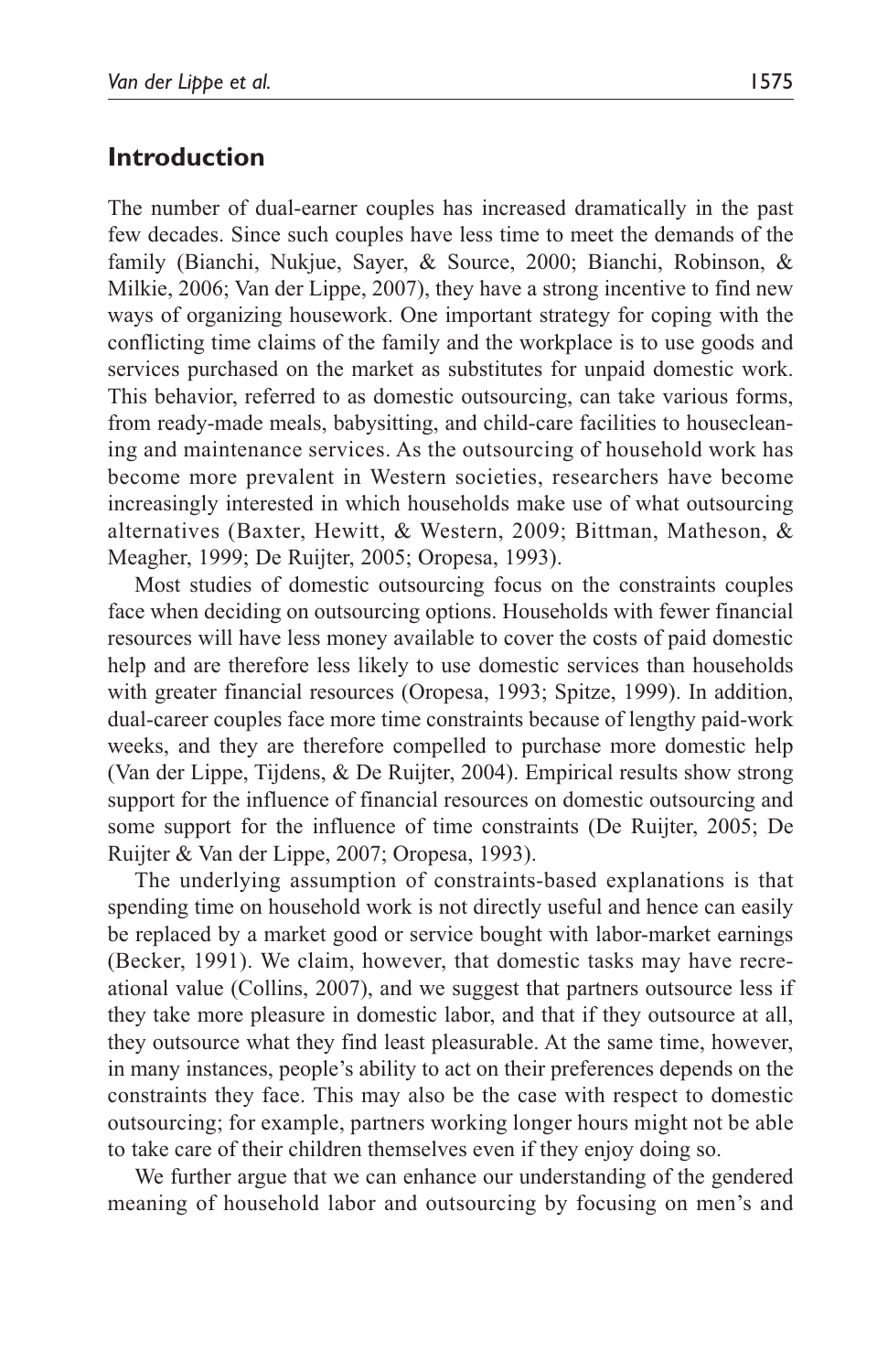women's pleasure in performing household labor (Poortman & Van der Lippe, 2009), which we refer to below as task-related preferences. If domestic work does indeed have gendered meaning, and men and women produce gender in their division of work, we would expect women to have stronger preferences for many of the household tasks than men. Since people are likely to act on their preferences, we reason that the importance of men's and women's preferences for certain tasks and their preferences toward outsourcing will differ.

This contribution therefore addresses three related research questions: (a) To what extent are task-related preferences associated with outsourcing over and above the standard explanations? (b) Does this differ between men and women along female- and male-typed tasks? (c) To what extent does the influence of preferences depend on the constraints households face? Note that our research questions are not framed in causal terms; our cross-sectional design does not allow us to assess the causal influences of preferences on outsourcing behavior. For a causal interpretation of cross-sectional associations between task-related preferences and outsourcing, one would need to assume preferences to be a stable personal characteristic, strictly not affected by whether a person performs a certain task or has somebody else doing it.

We are the first to investigate the role of task-related preferences in domestic outsourcing but not the first to account for preferences in a broader sense. A few studies of domestic outsourcing focus on gender ideology (Oropesa, 1993). The idea is that since domestic outsourcing challenges traditional gender-role expectations that women should perform the domestic duties, domestic outsourcing is less likely in households with high levels of support for the traditional view of the family. One other study focuses on general preferences about whether domestic work should be outsourced (Baxter et al., 2009). There is not much empirical support for the relation between gender-role expectations and the use of paid domestic labor (Baxter et al., 2009; Oropesa, 1993) but somewhat more support for the relation between views on employing domestic work and the outsourcing decision (Baxter et al., 2009). Compared with gender-role expectations, task-related preferences have the advantage of being specifically related to certain domestic tasks. Moreover, task-related preferences can be viewed as even more exogenous in relation to domestic outsourcing than general preferences toward outsourcing. Since the concept of task-related preferences is rather new, a drawback is that its measurement is less established.

By explicitly considering individual preferences, we contribute to the literature in the following four ways. First, by accounting for preferences, we make an important theoretical contribution to the sociology of the household.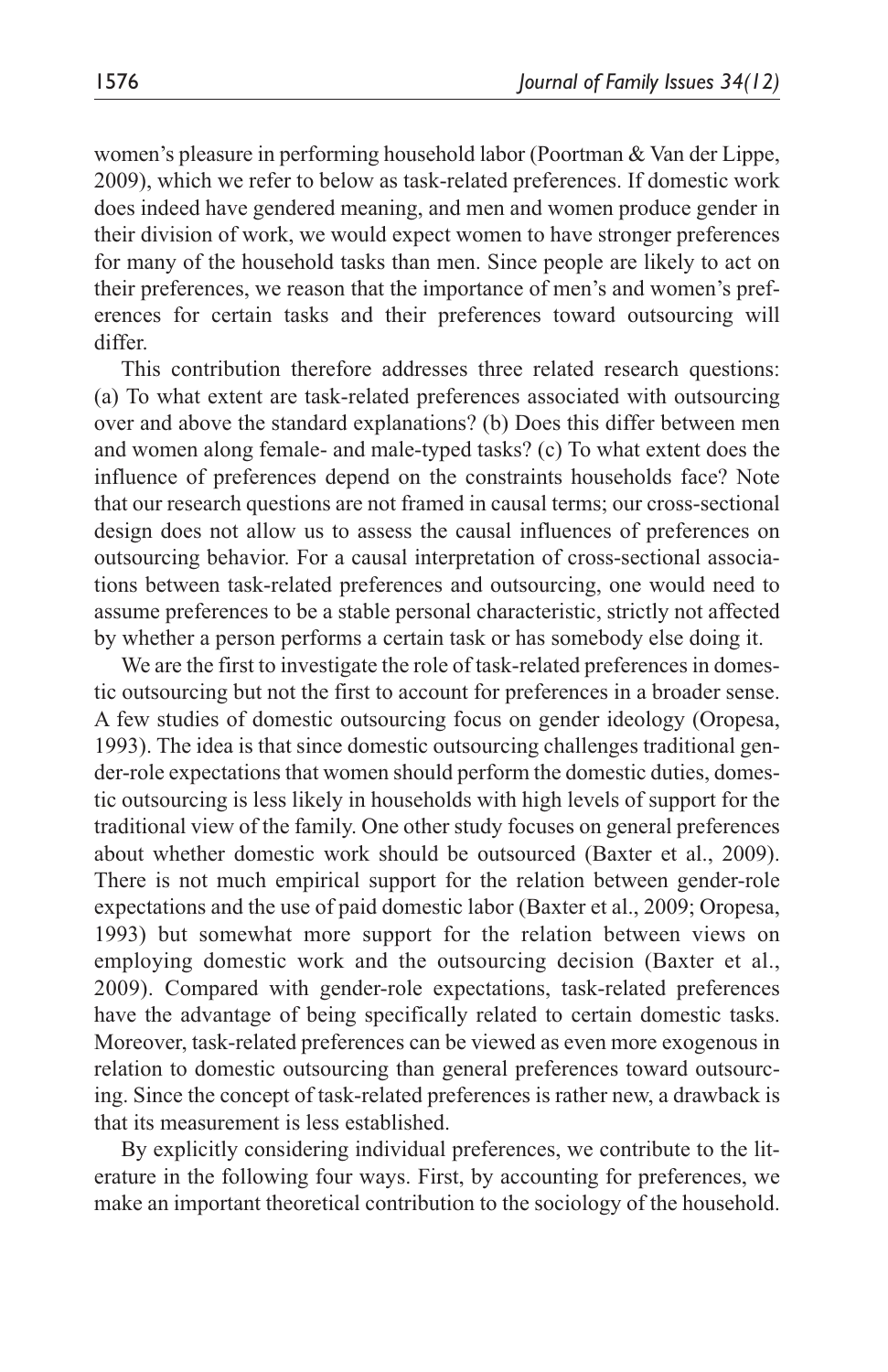Previous attempts to overcome the limits of the economic approach in explaining the division of household labor have been based, most notably, on gender theories (Shelton & John, 1996). In addition to the application of gender ideology at a more abstract level (see Baxter et al., 2009), we introduce stable individual preferences specific to particular domestic tasks. So far, researchers have applied preferences in terms of pleasure to time spent on domestic tasks (Ferree, 1991) but not to the outsourcing of tasks. By doing so, we extend the theoretical reasoning on preferences in addition to constraints in explaining how the household is organized.

Second, by investigating how the pleasure derived from doing a domestic task affects the decision to outsource it, we contribute to our understanding of the outsourcing of household labor. The pleasure that partners associate with doing certain tasks has been shown to affect the way they divide these tasks between themselves (Van Berkel, 1997). However, it is not known whether preferences toward household work affect the partners' decision to employ outside help with it. We attempt to fill this gap by studying how preferences differ between tasks and how they relate to the decision of whether to outsource a specific task.

Third, although our focus is on the effects of preferences, our analysis controls for time constraints (e.g., hours of employment, presence of children, and volume of housework), financial resources (e.g., income), gender ideology, as well as sociodemographic correlates of outsourcing (see De Ruijter, 2005; Treas & De Ruijter, 2008). In this way, we contribute to the research on domestic outsourcing by providing another test of the prevalent constraint-based explanations. Although it has been convincingly shown that financial resources increase outsourcing (Bittman et al., 1999; Cohen, 1998; Oropesa, 1993), findings on the effect of time constraints and gender ideology are less consistent (Baxter et al., 2009; De Ruijter, 2005).

Fourth, since we have data available on both spouses, we are able to include both sets of preferences. Studies focusing on gender-role ideology or general preferences toward outsourcing mostly rely on data on only one person in the household (Oropesa, 1993; Baxter et al., 2009). In contrast, we are able to study the relative importance of female and male preferences.

Our study was carried out in the Netherlands, where there has been an increase in domestic (domestic help, restaurant visits) and child-care outsourcing (De Ruijter, 2005). Since the increase in female employment participation has not led to a substantial decrease in the employment participation of their male partners, the demand for outsourcing in the Netherlands is high (Cancedda, 2001). The Dutch service sector is expanding and average household spending on household services has increased by 50% over the past two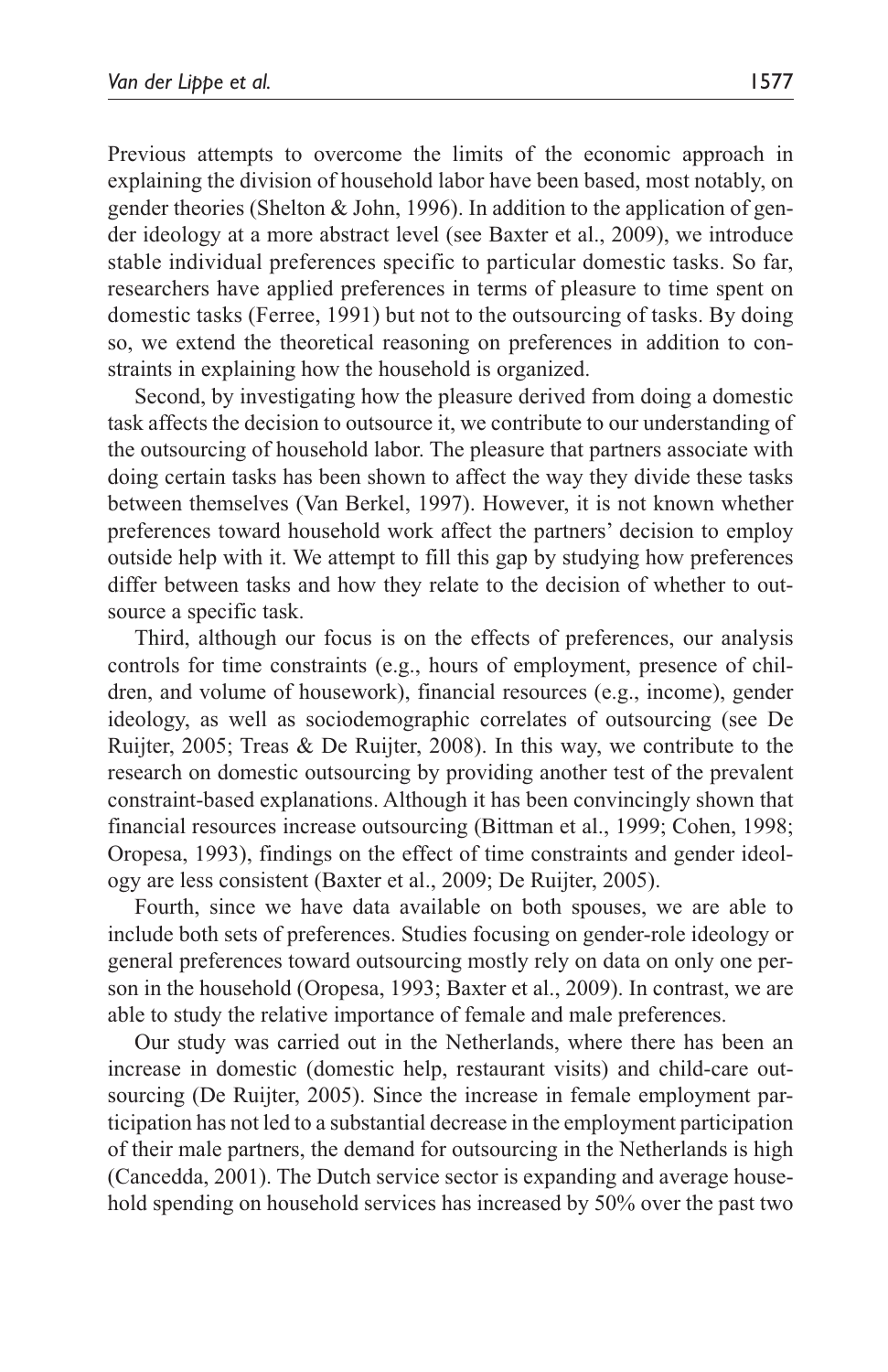decades (CBS Statistics Netherlands, 2010a). Official figures show that the supply and demand of formal child-care facilities, which are partly subsidized by the Dutch government, have also increased greatly over the last years. Of all families, 27% made use of formal child care in 2009 (CBS Statistics Netherlands, 2010b), and many families will receive informal support, too (e.g., via grandparents). In contrast to child care, there are no official statistics that document the outsourcing of maintenance work, cleaning, or cooking. The Dutch outsource maintenance work partly to official companies and partly to handymen, and they receive domestic help, in particular, help with cleaning, most often from individual women working in the shadow economy. Thus, in the Netherlands, the level of outsourcing is high, but outsourcing also often takes place in markets that are, if at all, only loosely regulated.

## **Housework Preferences**

When domestic outsourcing is studied within an economic framework such as the New Home Economics, the household is viewed upon as a "production unit" (see, e.g., Becker, 1991). The partners input time and market-purchased goods to produce commodities, such as a warm meal together, a cozy home, children, love, etc. These commodities yield utility for the partners. Constrained by limited time and financial resources, the household members maximize their common welfare by allocating their time between home and income production. Deciding whether a domestic task should be performed by one of the partners or replaced by a substitute purchased on the market is part of the time allocation consideration. Focusing exclusively on constraints, the vast majority of studies on domestic outsourcing more or less implicitly assume household labor to be something one rather dislikes (notable exceptions are Baxter et al., 2009; De Ruijter, Treas, & Cohen, 2005; Oropesa, 1993). This assumption is based on two underlying ideas: first, preferences are fixed, and second, working at home does not yield direct utility. It thus follows that household members are indifferent as to whether commodities are produced by inputting "goods" made at home or purchasing such goods on the market with earnings. Since market-purchased goods and services are perfect substitutes for time input into household work, the outsourcing decision is made solely on the basis of relative prices (money for market goods and foregone earnings for housework time).

It is our claim that challenging this major assumption about household work leads to new predictions about domestic outsourcing. Household work can be perceived as a direct source of utility in two ways: as a source of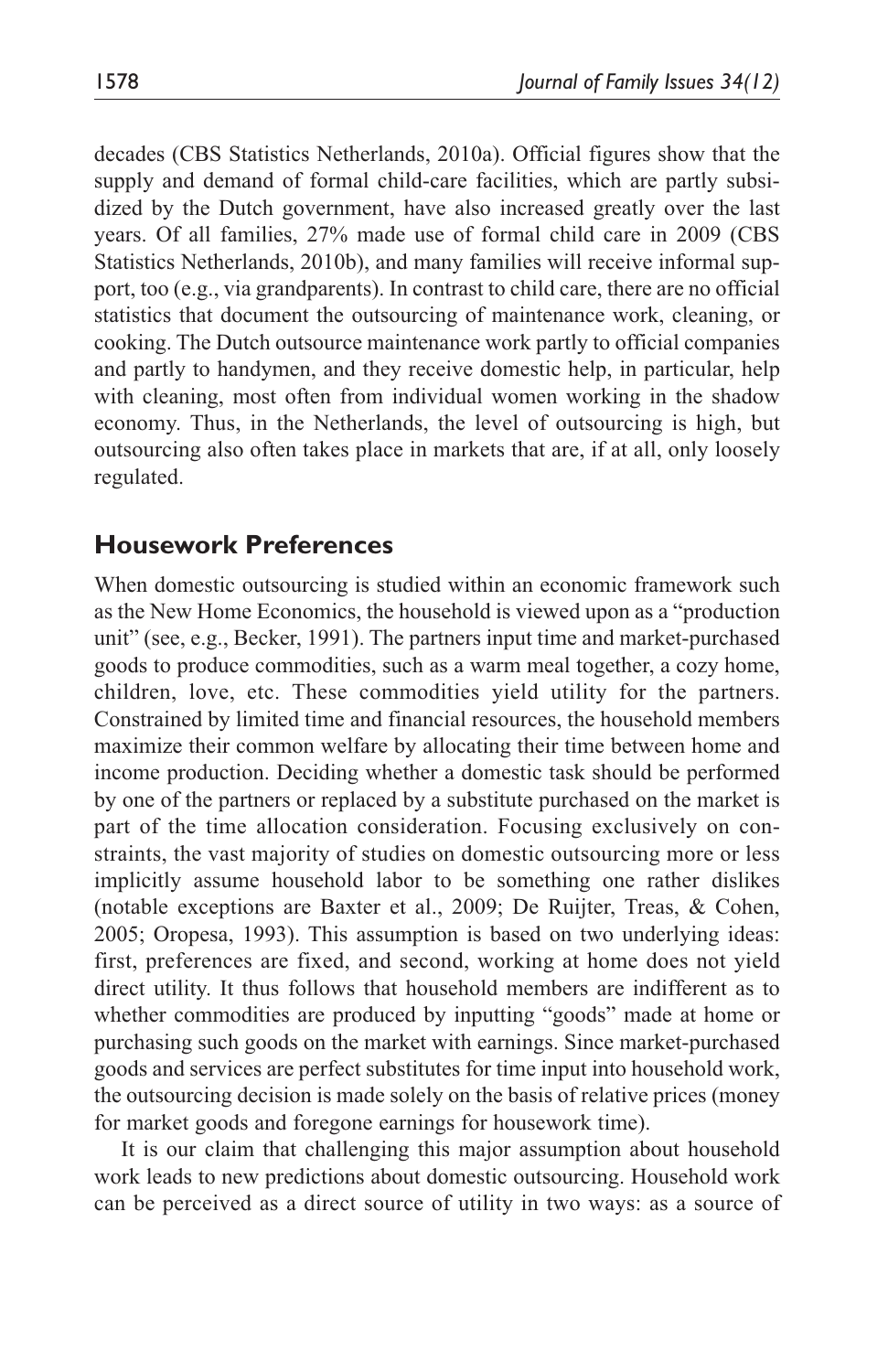pleasure and via the production of gender. First, we might find certain household tasks pleasurable if, while doing them, we relax, express our creative needs, or stimulate our intellect. Although we would rather have somebody else do our work, this is not so for activities that we perceive as pleasurable: if we like to cook, we cannot enjoy cooking through someone else. If a person takes pleasure in preparing food as well as eating it afterward, the time devoted to cooking can then be considered rewarding as well. Empirical analyses suggest that of all housework tasks, child care and cooking are the two most preferred (Shaw, 1988), and that time spent on housework indeed increases life satisfaction to a certain extent (McCullough & Zick, 1992). Second, literature specific to the division of labor echoes these ideas, with men and women expected to "produce" their gender identities by performing certain domestic tasks (Coltrane, 2000). Within the doing gender literature, it is argued that preferences are reinforced by behavior because taking on more of the domestic work will reinforce what are already more favorable preferences toward such work (Poortman & Van der Lippe, 2009). If men and women have thus more favorable preferences toward certain housework tasks, doing these tasks themselves gives direct utility and will lead to less outsourcing.

Because of the pleasure derived from doing certain domestic tasks and the doing gender aspect, direct time input into domestic production is only partially replaceable with goods and services purchased on the market. When someone substitutes domestic production with market-purchased goods or services, he or she loses its rewarding value. It follows that the attractiveness of outsourcing a certain domestic task decreases as the direct utility that one derives from performing the task oneself increases. We therefore hypothesize as follows:

*Hypothesis 1*: The more pleasure the members of a household take in performing a domestic task, the less likely they are to outsource this task.

We do not expect that task-related preferences are equally important for each task because the outsourcing of the different tasks entails different concerns. For example, cleaning and maintenance require the service supplier to physically enter the home, sometimes even when there are no household members present, whereas eating out does not involve invading the privacy of the household. Furthermore, outsourcing child care means that some third party takes over a task of special value to the household: the education and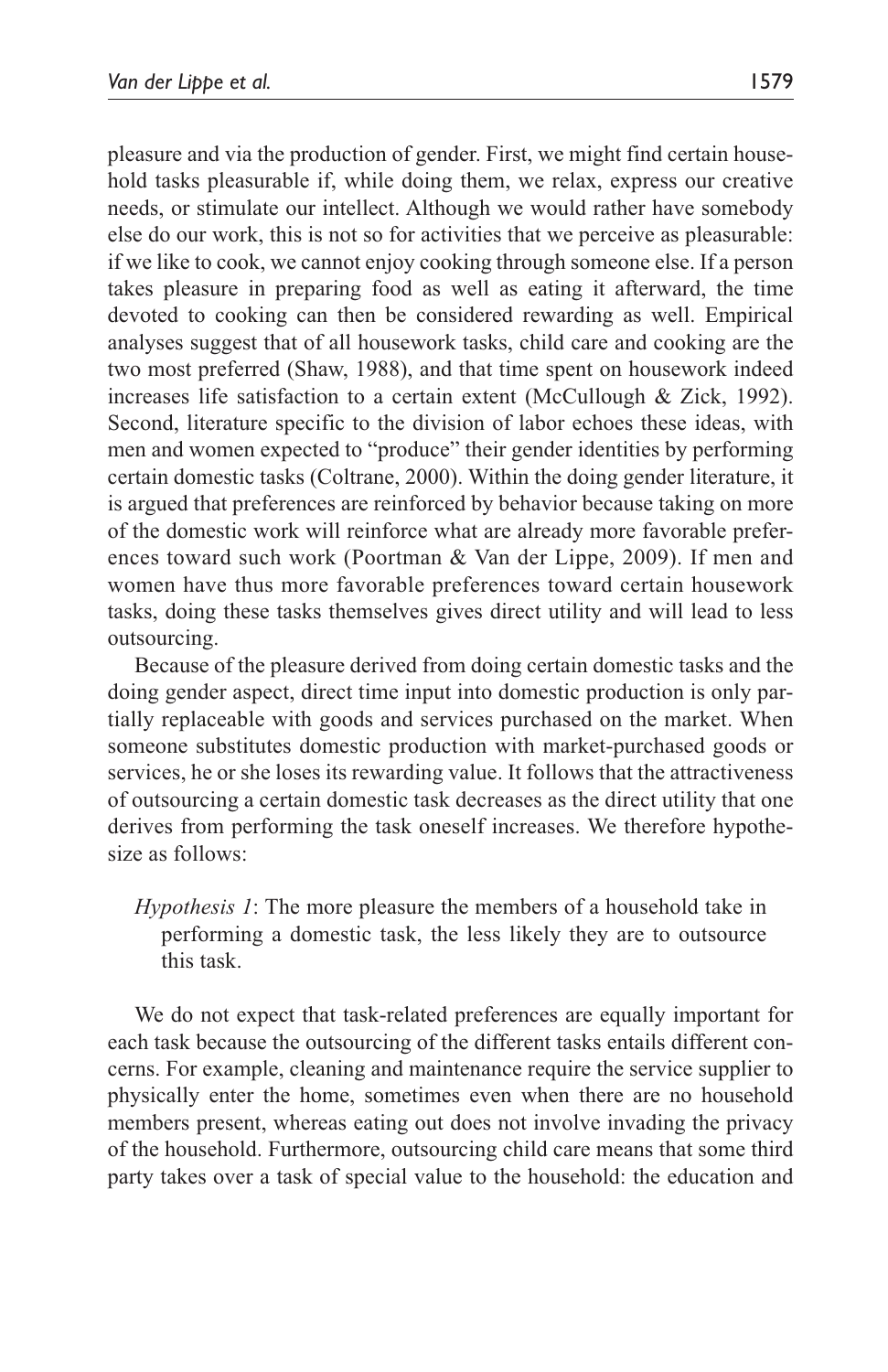well-being of the children. Although trust is a very important issue for parents when "hiring someone for this labor of love" (Hondagneu-Sotelo, 2001, p. 68; see also De Ruijter, 2005), it will be less important if the only consequence is a tasteless meal. Finally, in contrast to other domestic tasks, home maintenance tasks may require specific tools that some households may not have access to.

Another source of differences between the tasks resides in the gendertyping of household labor (Blair & Lichter, 1991; De Ruijter & Van der Lippe, 2007; Presser, 1994). Routine domestic chores, such as laundry and cleaning, more often fall to women. On the other hand, occasional tasks, such as maintenance, are usually seen as men's responsibility (Hochschild, 1989). Between 1965 and 1995, women dominated in female-typed tasks, and men increased the amount of time spent on male-oriented tasks. The belief that housework and child care are women's rather than men's work and that household maintenance is a typical male task is likely to have become part of men's and women's gender identities in this period. Given these gendered beliefs, women probably have more positive preferences toward housework such as cooking and cleaning, and men toward home maintenance. Moreover, doing these tasks will produce gender and lead to a reinforcing process (Ferree, 1991). Note, however, that differences might exist as well among the more female-typed tasks of child care, cooking, and cleaning, which makes it more or less easy to do gender. Cleaning is the task with most discretion in when it must be completed (more than cooking and child care), making it more manageable for women to perform cleaning tasks even if they are highly restricted (De Ruijter, 2005).

Although there are no empirical studies showing that gender differences exist, there is some evidence that women enjoy household labor more than men. Some studies have indeed found that women enjoy housework (Sullivan, 1996; Van Berkel & De Graaf, 1999) and child care (Grote, Naylor, & Clark, 2002; Kroska, 2003) more than men; however, others found no gender differences or even that men enjoy housework (Ferree, 1991; Grote et al., 2002; Kroska, 2003; Spitze & Loscocco, 2000) and child care (Sullivan, 1996) more than women. How do these gender-specific preferences relate to outsourcing? According to Poortman and Van der Lippe (2009), to the extent that attitudes toward household labor reflect gender identities, favorable attitudes will be associated with more time spent on household labor. In the same vein, we expect that the pleasure a woman takes in typically female tasks and the pleasure a man takes in typically male tasks will lead to less outsourcing in those specific tasks. Our hypothesis is thus: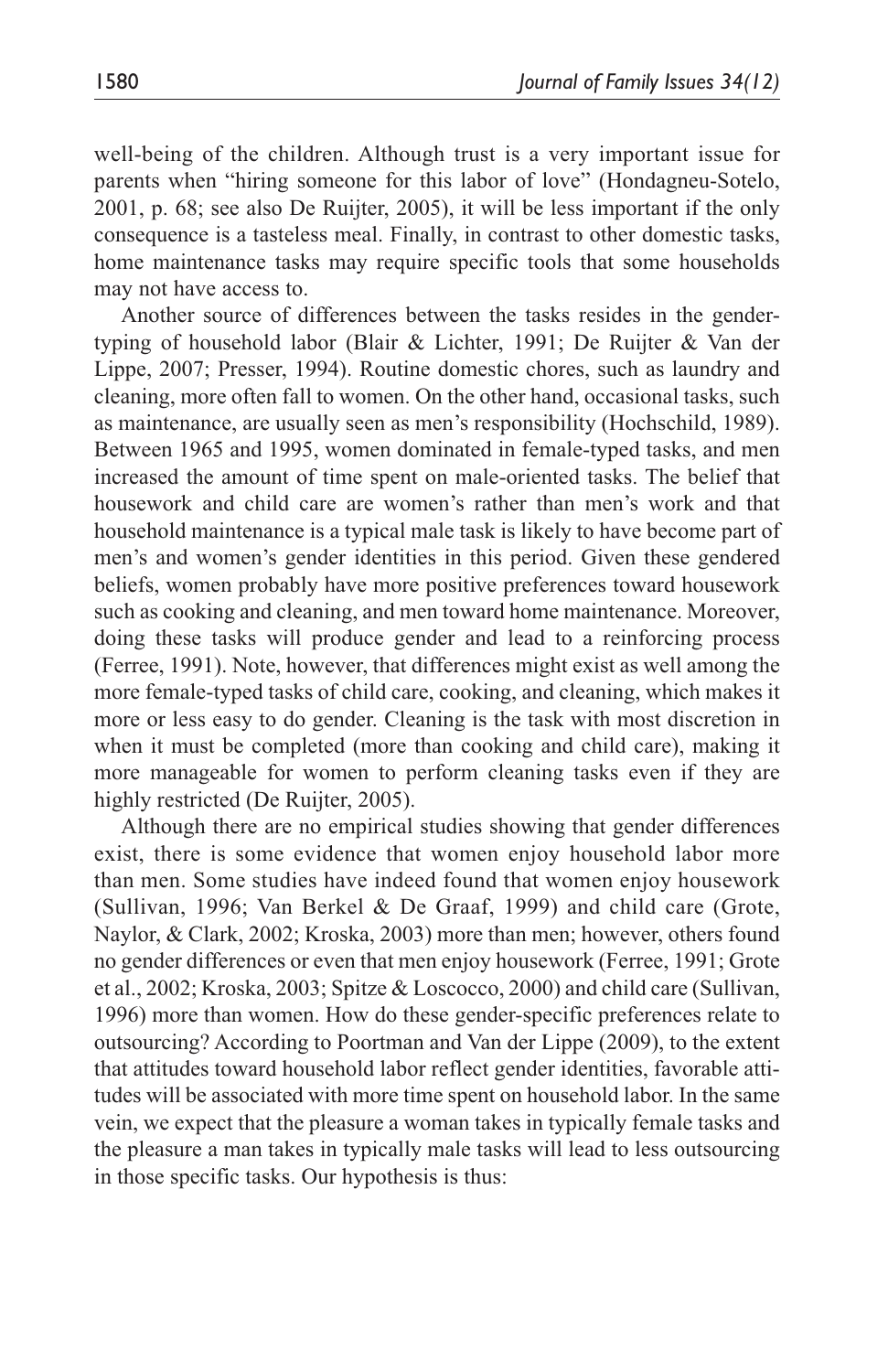- *Hypothesis 2a*: The more pleasure a woman takes in female-typed tasks (child care, cleaning, and cooking), the less likely that these tasks will be outsourced, with her pleasure being more important than the pleasure the husband takes in doing the same tasks.
- *Hypothesis 2b*: The more pleasure a man takes in male-typed tasks (home maintenance), the less likely that these tasks will be outsourced, with his pleasure being more important than the pleasure the wife takes in doing the same tasks.

## **Preferences Subject to Constraints**

The effect of the partners' task-related preferences on their outsourcing behavior might differ according to the socioeconomic situation of the household. More specifically, the degree to which couples consider their pleasure from doing a household task when deciding whether to outsource the task might depend on the financial and time constraints they face.

Intuitively, the fewer the financial constraints, the more enabled individuals are to act on their preferences. Given all the options available to them, household members are more likely to outsource the household tasks they enjoy least. For example, if a person earns enough to employ someone to do household work and likes cooking more than cleaning, he or she will then choose to outsource the cleaning. However, a less wealthy person would not be able to outsource any task, and the pleasure he or she takes in cooking or cleaning will not matter. Empirical results confirm that households with more financial resources are more likely to outsource at least some domestic work (Bellante & Foster, 1984; Zick & McCullough, 1996). We therefore expect that:

*Hypothesis 3*: The greater the financial resources in a household, the bigger the effect of task-related preferences on the outsourcing decision.

With respect to time availability, two opposing expectations can be formulated. On the one hand, time and financial constraints affect outsourcing in opposite directions. The less time people have available for domestic work or the more time-consuming their household is, the more likely they are to outsource. We therefore also expect the aforementioned mechanism to work in the opposite direction:

*Hypothesis 4a*: The less time available or the more time needed, the bigger the effect of task-related preferences on the outsourcing decision.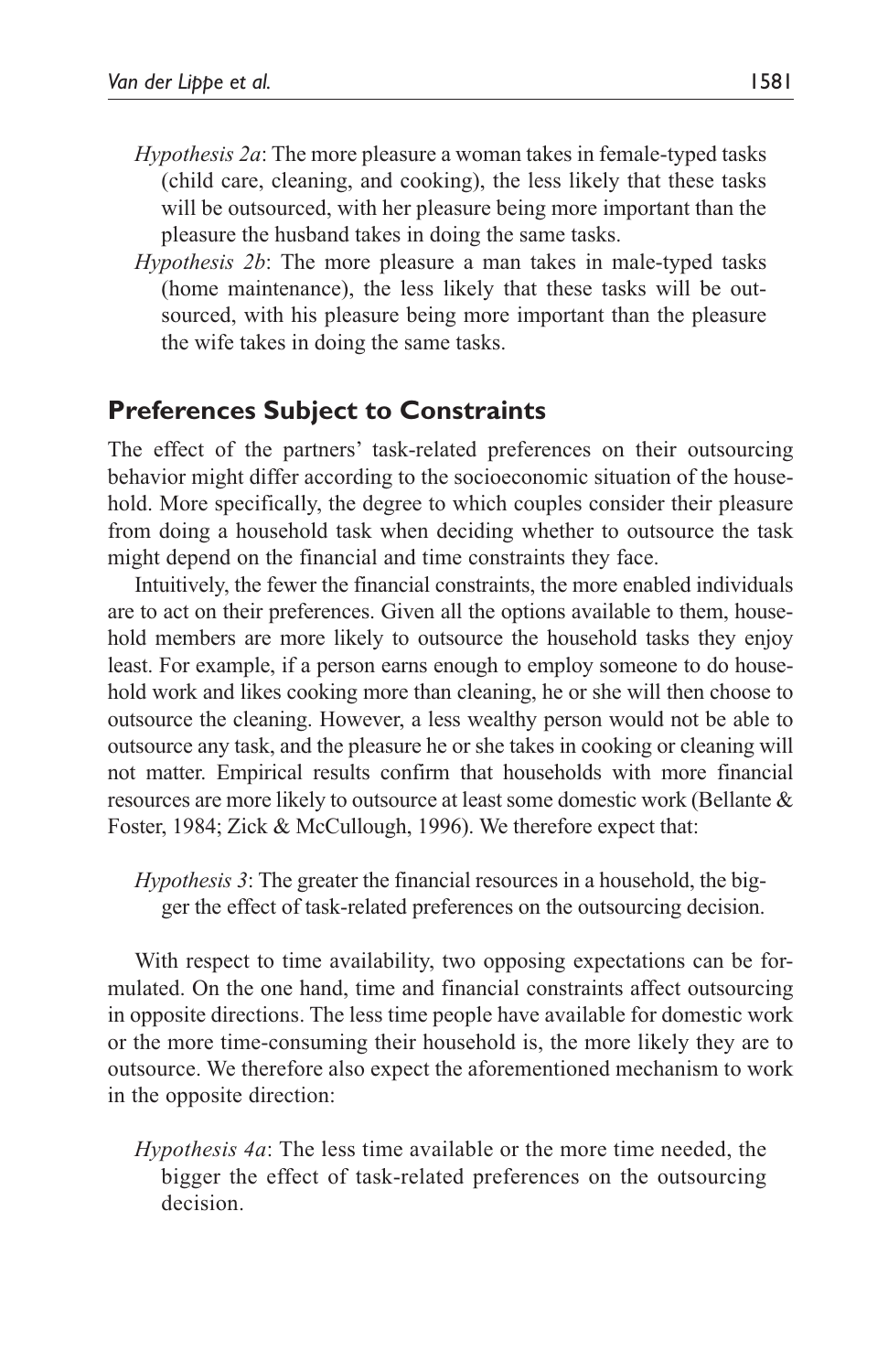On the other hand, time constraints may dictate what tasks need to be outsourced. Certain tasks, such as cooking and child care, have to be performed at specific times and must therefore be outsourced if neither of the partners is available. What the partners choose to outsource, then, depends not on their tastes but rather on their work schedules. This logic leads us to a contradictory prediction about the importance of preferences for the outsourcing decision owing to partners' time constraints:

*Hypothesis 4b*: The less time available, the smaller the effect of taskrelated preferences on the outsourcing decision.

## **Data and Method**

We used data from the Time Competition Survey (Van der Lippe & Glebbeek, 2004), conducted in 2004 and focusing on organizations, employees, and their partners. Thirty organizations participated in the survey after prior selection, and their employees were then sampled in a two-step contact procedure. First, the employees were called at work. If they agreed to participate, they were asked for their home address (privacy regulations meant that the organizations were not allowed to provide home addresses). Of the 3,970 employees contacted, 39% agreed to participate. These employees were then contacted at home to make an appointment for an interview. Employees in couple households had to ask their partner to participate as well. Of the employees contacted at home, 28% were not interviewed in the end, usually because the partner had refused to cooperate. The overall response rate was 29%, a reasonable score in view of Dutch response rates, which vary between 25% and 45% (De Leeuw & De Heer, 2001) and the two-step contact procedure. Analyses showed that households unwilling to cooperate hardly differed on background characteristics (i.e., gender, education, employment hours, and family status) from those that did participate. We therefore believe that our results are not seriously biased by selective nonresponse. Of the 1,114 employees who eventually participated, we selected the 831 employees with a cohabiting or marital partner. We excluded same-sex couples because there were too few for comparison purposes  $(n = 28, 3\%)$ . We also excluded any respondents with missing information on our main dependent and independent variables. Of all couples, only  $5 \leq 1\%$  had missing values on the dependent variables referring to the outsourcing of maintenance chores, cleaning and cooking, and another 48 couples (6%) had missing data on the pleasure that the partners find in performing these tasks themselves. Of couples with children not older than 12 years  $(n = 407)$ , 23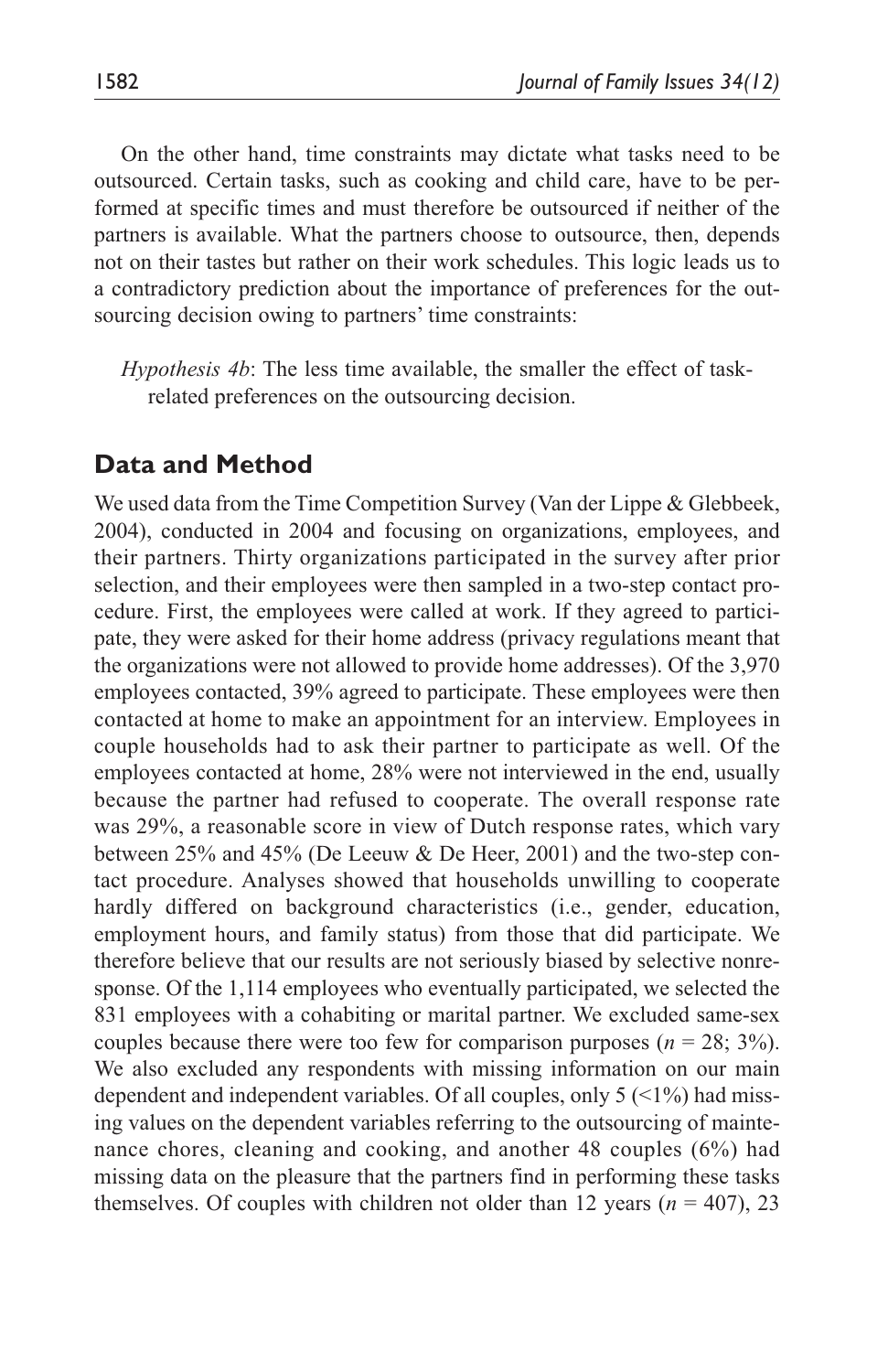couples (6%) had missing values for child-care outsourcing, and 30 couples (7%) had missing values for child-care preferences. Our sample eventually consisted of 736 couples, of which 349 had children not older than 12 years. Details about our measures are presented below. Descriptive statistics can be found in Table 1.

#### *Measures*

*Outsourcing*. The dependent variable in our analysis is the outsourcing of several different household tasks: (a) home maintenance, (b) cleaning, (c) cooking, and (d) child care for children younger than 13 years. For home maintenance, the male partner was asked whether the household had received help from home maintenance suppliers (handymen and firms) in the past 12 months, and, if so, how many days or hours. To measure the outsourcing of cleaning, the female partner was asked whether the household receives help with cleaning from a housecleaner or housecleaning company, and, if so, how many hours on average per week or month. Female partners were also asked whether the household receives help with child care from babysitters, daycare centers, after-school care, or host parents, and, if so, how many hours or days on average per month. Additionally, the female partner was asked questions about the household's average number of purchases of take-out or ready-to-eat food and restaurant visits per month. Since we aimed to understand the importance of preferences in addition to financial resources, we concentrated only on paid outsourcing. Because our outsourcing measures for cleaning, home maintenance and child care were extremely skewed, the dependent variables for these three tasks simply measured whether a household outsources a task (1) or not (0). Almost all households outsourced cooking to some extent; for this reason, the monthly frequency was used.

*Task-related preferences*. We used the respondents' answers to the following question: Can you indicate for the following household tasks whether you generally find it pleasurable to do them yourself? Respondents were then asked to mark their answer on a 5-point scale ranging from 1 (*very pleasurable*) to 5 (*not at all pleasurable*) for cleaning, cooking, chores in and around the house, and child care. We reverse-coded the rankings to have a higher score indicating more pleasure from doing a task.

*Constraints*. We measured financial constraints by taking the combined net income of the partners in thousands of euros per month. This measurement corresponds to the assumption that labor-market participation is exogenous (Zick & McCullough, 1996), which is necessary for testing the hypotheses on time availability.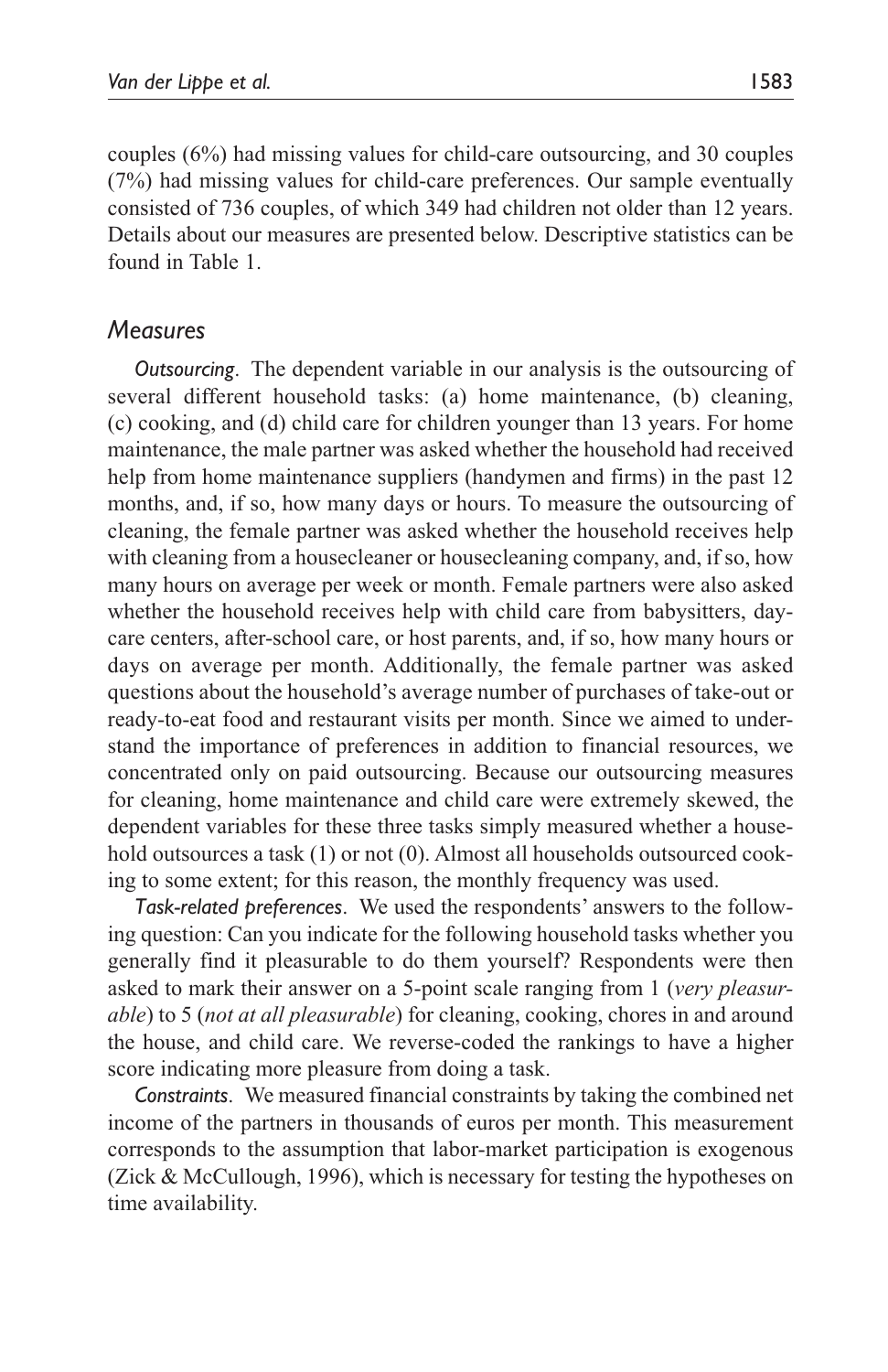|                                           | M      | SD     |
|-------------------------------------------|--------|--------|
| Outsourcing of home maintenance (0/1)     | 0.572  |        |
| Outsourcing of cleaning (0/1)             | 0.304  |        |
| Outsourcing of cooking                    | 5.356  | 4.109  |
| Outsourcing of child care $(0/1)^{a}$     | 0.585  |        |
| Male task pleasure for home maintenance   | 3.632  | 1.061  |
| Female task pleasure for home maintenance | 2.567  | 0.993  |
| Male task pleasure for cleaning           | 2.422  | 0.989  |
| Female task pleasure for cleaning         | 2.566  | 1.007  |
| Male task pleasure for cooking            | 3.481  | 1.122  |
| Female task pleasure for cooking          | 3.645  | 0.959  |
| Male task pleasure for child care         | 3.026  | 0.733  |
| Female task pleasure for child care       | 4.389  | 0.684  |
| Paid work hours (man)                     | 39.951 | 10.333 |
| Paid work hours (woman)                   | 26.127 | 12.809 |
| Household income                          | 3.576  | 2.312  |
| Number of children <4 years               | 0.292  | 0.572  |
| Number of children 4-12 years             | 0.587  | 0.878  |
| Number of children 13-18 years            | 0.244  | 0.580  |
| Number of rooms                           | 4.861  | 1.294  |
| Home owners                               | 0.823  |        |
| Man's gender ideology                     | 3.867  | 0.676  |
| Woman's gender ideology                   | 4.095  | 0.625  |
| Age                                       | 40.846 | 8.259  |
| Highest educational level                 | 8.531  | 1.864  |

**Table 1.** Means and Standard Deviations of All Variables Used in the Analyses  $(N = 736)$ .

a. Only for couples with children younger than 13 years (*N* = 349).

Time constraints consisted of time availability and time demands (Bittman et al., 1999; Cohen, 1998; Shelton & John, 1996). To measure time availability, we used a continuous variable indicating the actual hours of paid work for each of the partners individually. To measure time demands, we included the following variables. Two variables indicated the number of children younger than 4 years of age and the number of children between 4 and 12 years, respectively. Although children in the household older than this are likely to contribute to household tasks and thus counterbalance the need for outsourcing, earlier research reports effects also for the presence of older children (De Ruijter, 2005). We therefore included the number of children between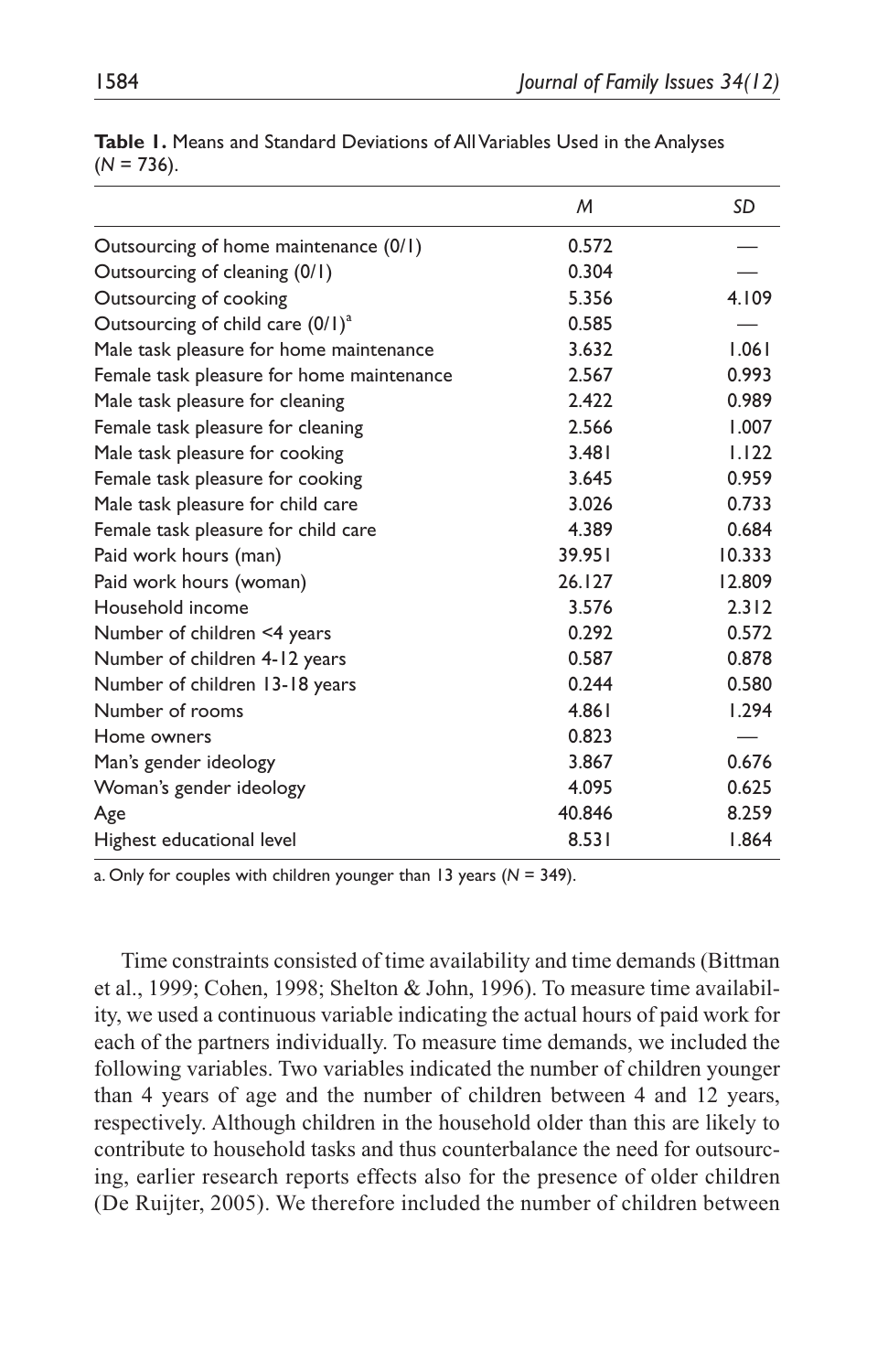12 and 18 years as well. Finally, we included an interval variable for the total number of rooms in the dwelling and a dummy variable for whether the home is privately owned.

*Controls*. We controlled for the partners' age, education, and gender ideology. We included the mean age of the partners in the household and the highest level of education of the partners, ranging from 1 (*did not complete primary school*) to 11 (*postgraduate*). Gender ideology was measured by four items: "A woman is more fit to raise little children than a man," "I think it is normal for a girl to attend technical school," "It is most natural for the man to be the breadwinner and the woman to take care of the household and the children," and "It is not natural for women to supervise men in a company." Response categories ranged from 1 (*fully agree*) to 5 (*fully disagree*). Values were first recoded so that high scores represented egalitarian attitudes; they were then averaged. The resulting scales had moderate reliability (Cronbach's  $\alpha$  = .64 for women and .67 for men). Dutch research using almost the same items produced similar alphas (Kalmijn, 1999). These moderate alphas may result from the small number of items, because the larger the number of items, the higher the Cronbach's alpha (Carmines & Zeller, 1979).

## *Method*

To test the effects of constraints and preferences on domestic outsourcing, we estimated separate models for each task. We did this for three reasons. First, our hypotheses concern the influence of task-related preferences on the outsourcing of the particular task. Second, the scale-level and the distributions differ between the dependent variables. Finally, the meaning of outsourcing differs between household tasks, making it better to examine each task separately.

To explain the use of outside help with house maintenance, cleaning, and child care, we applied logistic regression. We chose a binary regression model because of the large percentage of households that do not outsource these tasks: 69% for cleaning, 42% for child care, and 43% for home maintenance tasks. In comparison, about 89% of the households in our sample outsource cooking. For cooking, we therefore used ordinary least squares for monthly outsourcing frequency.

Since we are interested in the effect of preferences as well as the effect of standard explanations on outsourcing, we executed our analyses for each specific domestic task in a stepwise manner. We started with a baseline Model 0, which is not reported in a table. This model included only variables pertaining to standard explanations and control variables, and it was used to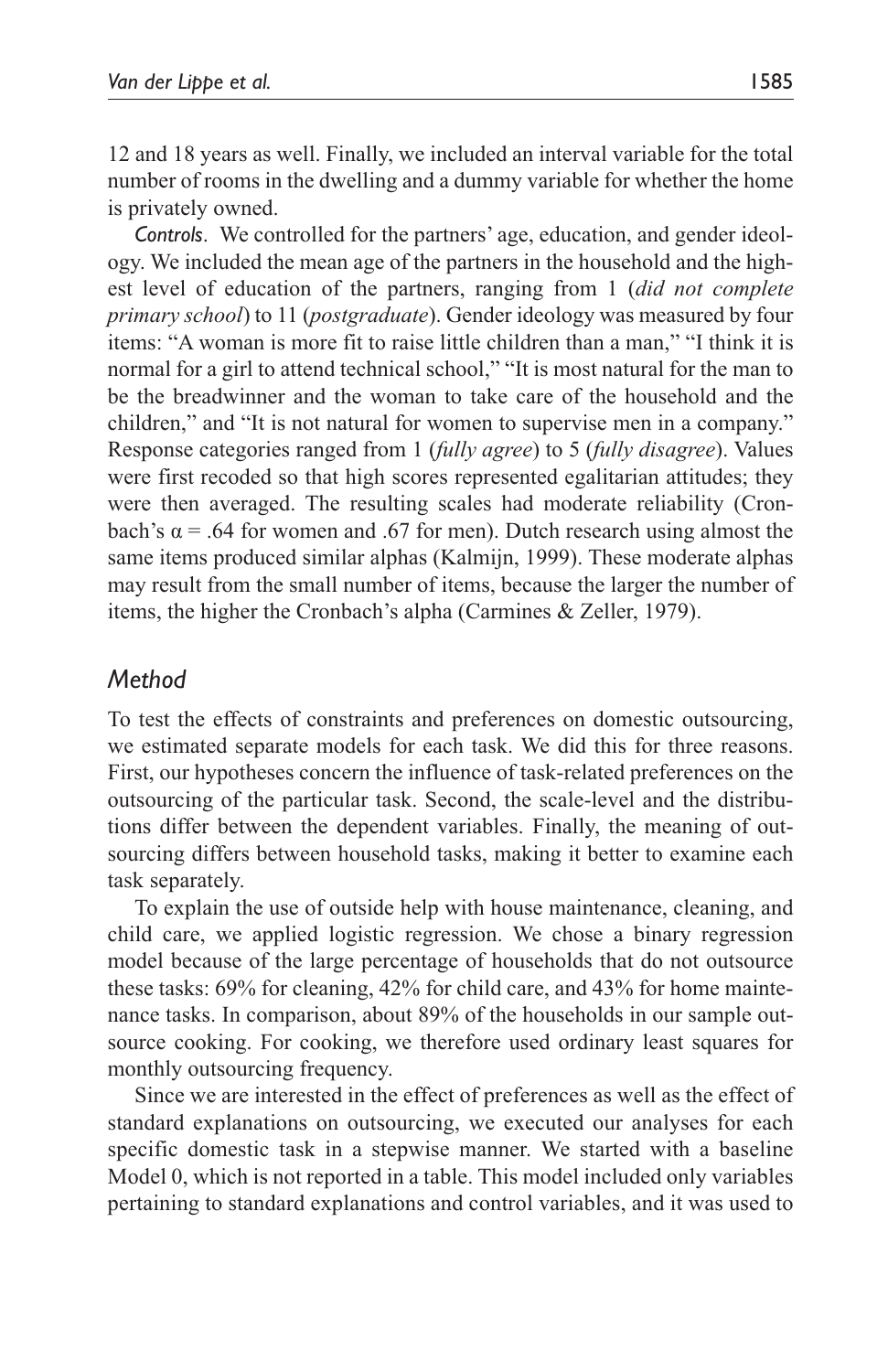assess the change of fit when adding task pleasure. The results of the Chisquare tests for the logistic regressions and the *F*-change for the ordinary least squares regression showed whether adding preferences improved the model fit. We then added the indicators of task pleasure for each partner in Model 1 to test our new hypotheses concerning the effect of preferences (Hypotheses 1 and 2). In the final Model 2, we added the interactions, that is, task pleasure and income (Hypothesis 3) and task pleasure and work hours (Hypothesis 4). Both men's and women's task pleasure and work hours are thereby taken into account.

## **Results**

#### *Descriptive Results*

Table 2 presents domestic outsourcing by task-related preferences. For house maintenance, cleaning, and child care, the table shows the percentage of households that outsourced the respective task, given the level of pleasure the man and the woman find in the task; for cooking, we report the average monthly outsourcing frequency. The table also contains the number of men or women who indicated the particular pleasure level for each household task.

Comparing outsourcing by task pleasure, we see a correspondence between taking greater pleasure in a task and being less likely to outsource that task. Regarding maintenance chores, the figures are slightly more consistent for men than for women. A woman's enjoyment of cleaning meant she was less likely to use external help for cleaning: compared with women who disliked cleaning, women who were on the positive side of indifference were between two and three times less likely to outsource cleaning. Outsourcing of cleaning was also related to the man's preferences, with a similar pattern emerging. A woman's enjoyment of cooking meant she was less likely to use external substitutes for home-prepared meals. The man's enjoyment, however, did not appear to matter at all. Finally, no clear pattern emerged in outsourcing child care. This might be partly due to the highly skewed distribution of the parents' attitudes toward child care—very few fathers and, especially, mothers said that they did not enjoy taking care of and spending time with their children. Nevertheless, there was a correspondence between the outsourcing of child care and the pleasure the woman took in taking care of the children herself. In line with our expectations and as with the other tasks, the relationship between outsourcing and task pleasure was less obvious for the gender that does not traditionally perform the task.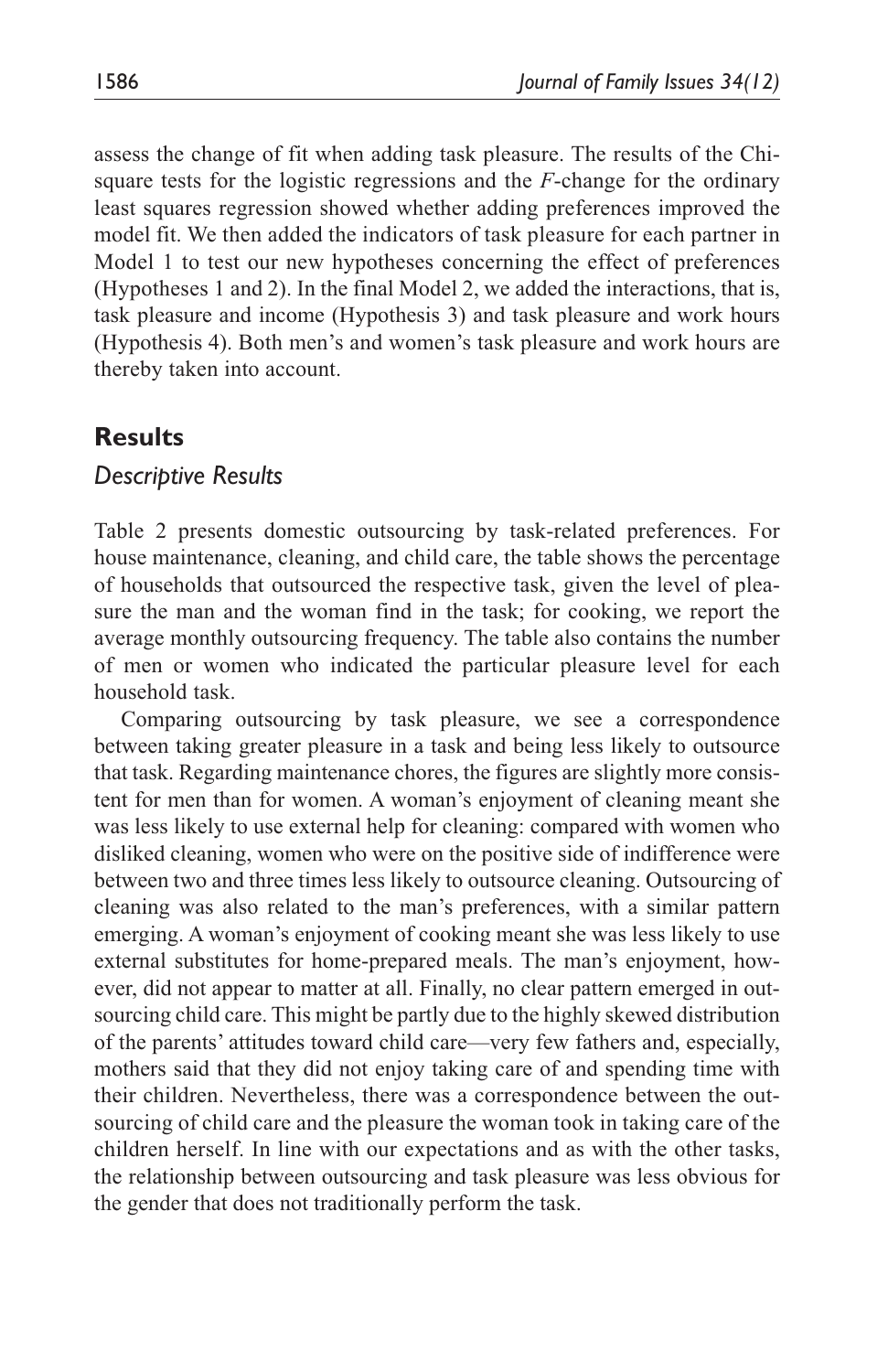|                                                                                      |                | Male tasks                 |                     |                             |                     | Female tasks              |                 |                           |
|--------------------------------------------------------------------------------------|----------------|----------------------------|---------------------|-----------------------------|---------------------|---------------------------|-----------------|---------------------------|
|                                                                                      |                | Maintenance                |                     | Cleaning                    |                     | Cooking                   |                 | Child care                |
|                                                                                      | Ž              | Percentage <sup>b</sup>    | z                   | Percentage                  | z                   | tms/mo <sup>c</sup>       | z               | Percentage                |
| Total                                                                                |                | 57.20                      |                     | 30.40                       |                     | 5.36                      |                 | 58.59                     |
| Task pleasure for woman                                                              |                |                            |                     |                             |                     |                           |                 |                           |
| $1$ (low)                                                                            | 9              | 56.67                      | <b>137</b>          | 53.28                       | 20                  | 6.40                      |                 |                           |
|                                                                                      | 159            | 55.35                      | $\frac{1}{\infty}$  | 34.81                       | 58                  |                           |                 | $\frac{8}{1}$             |
|                                                                                      | 287            | 61.67                      | 291                 | 23.02                       | 221                 | 5.22<br>5.36              | 28              | 60.71                     |
|                                                                                      | 198            | 54.55                      | $\frac{8}{1}$       | 16.10                       | $\overline{30}$     | 5.50                      | $\overline{47}$ | 65.99                     |
| 5 (high)                                                                             | 32             | 43.75                      | $\circ$             | 22.22                       | 136                 | 4.92                      | $\overline{2}$  | 51.46                     |
| Significance test (p value)                                                          |                | $\chi^2(4) = 5.509(0.239)$ |                     | $\chi^2(4) = 54.704$ (.010) |                     | $F(4, 740) = 2.05$ (.086) |                 | $\chi^2(4) = 9.764(.045)$ |
| Task pleasure for man                                                                |                |                            |                     |                             |                     |                           |                 |                           |
| (low)                                                                                | 36             |                            | <b>ISO</b>          |                             |                     |                           |                 |                           |
|                                                                                      | $\frac{8}{3}$  | 75.00<br>67.65             | 232                 | 35.33<br>36.64              | $\overline{\infty}$ |                           |                 | 83.33                     |
|                                                                                      | <b>PZ1</b>     | 52.51                      | 260                 | 24.62                       | $\overline{6}$      | 5.33<br>5.3542            | 59              | 55.38                     |
|                                                                                      | $\overline{5}$ | 56.15                      | $\overline{\infty}$ | 25.93                       | 279                 |                           | 188             | 56.38                     |
| 5 (high)                                                                             | <b>IS2</b>     | 55.92                      | $\tilde{ }$         | 7.69                        | $\overline{3}$      | 5.09                      | 8               | 64.04                     |
| Significance test (p value)                                                          |                | $\chi^2(4) = 9.534(049)$   |                     | $\chi^2(4) = 14.029$ (.007) |                     | $F(4, 740) = 0.23$ (.924) |                 | $\chi^2(4) = 4.660(323)$  |
| a. Number of individuals who find the specified level of pleasure in doing the task. |                |                            |                     |                             |                     |                           |                 |                           |

Table 7. Outsourcing by Task-Related Preferences **Table 2.** Outsourcing by Task-Related Preferences.

1587

b. The percentage of individuals who outsource the task.

b. The percentage of individuals who outsource the task.

c. Average number of times per month individuals outsource meals.

c. Average number of times per month individuals outsource meals.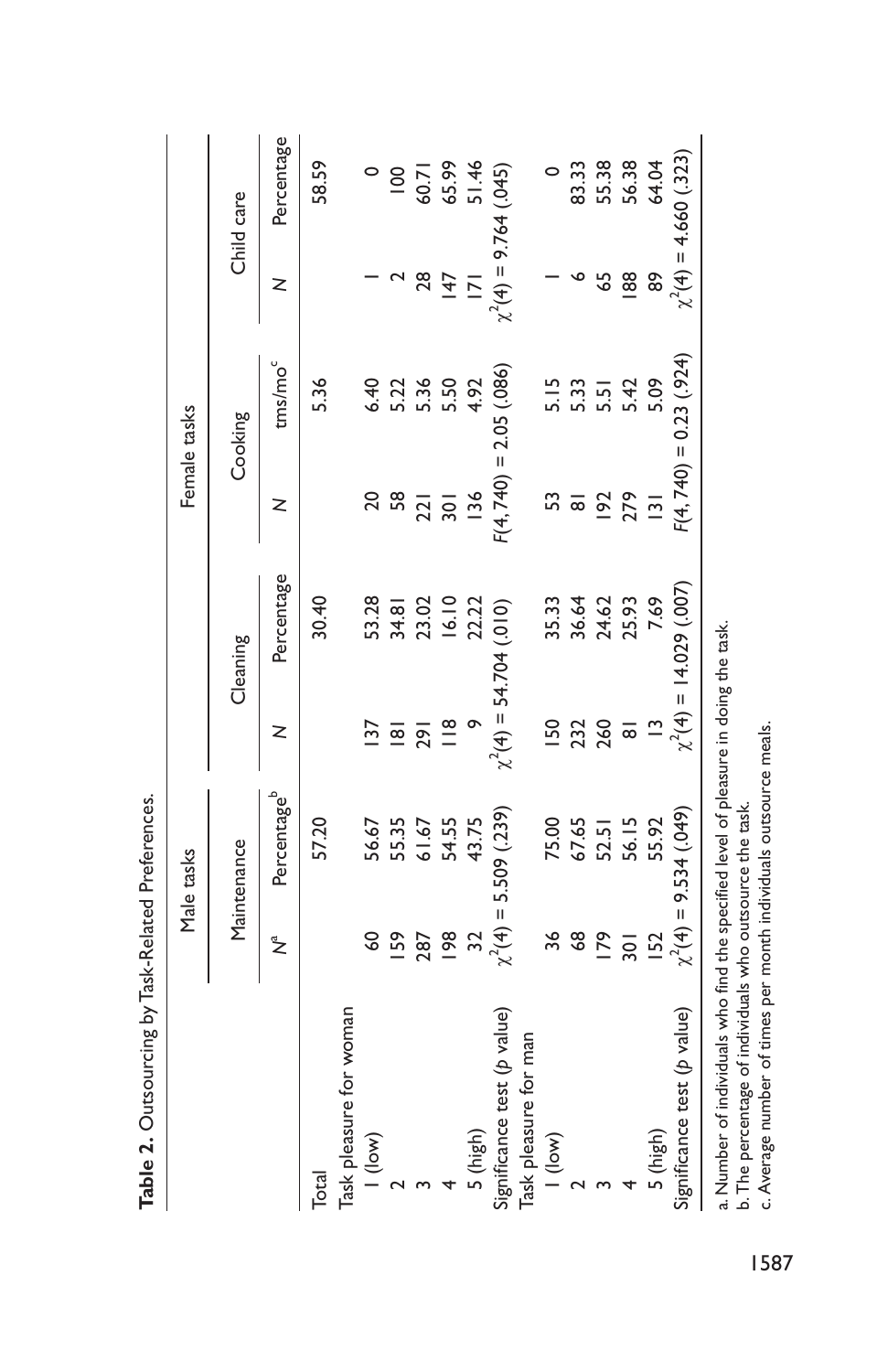#### *Preferences and Outsourcing of Home Maintenance*

Table 3 shows the relationship between preferences and outsourcing of home maintenance, cleaning, cooking, and child care, respectively. We start by discussing the standard explanations. With respect to maintenance work, Model 1 showed no consistent support for the standard explanations for the outsourcing decision. We found neither household income nor partners' labor market participation to be significantly related to the outsourcing of maintenance work. Only home ownership and number of rooms increased the likelihood of outsourcing: homeowners were more likely to hire professional help (at least once a year) to get a maintenance chore done.

Preferences for household tasks were found to contribute significantly to explaining outsourcing of home maintenance over and above the standard explanations. The model statistics in Table 3 show that when preferences were added to the baseline model, the model fit did improve significantly. In accordance with our expectations, whether a couple outsourced maintenance work depended more on the male's than the female's perception of how pleasurable it is to perform such tasks. However, neither the effect of the female's preferences nor the gender difference between the effects was statistically significant,  $\chi^2(1) = 2.02$ , *p* one-sided = .155. There was one significant interaction between preferences and constraints: in line with our hypothesis, the relationship between the likelihood of outsourcing and the man's preference for home maintenance became more negative when the household was wealthier. This effect could also result from the fact that home maintenance tasks may require very specific tools that some households may not have access to, regardless of preferences. In wealthy households, men enjoying maintenance work can buy these tools, even if outsourcing would be more economical.

## *Preferences and Outsourcing of Cleaning*

The standard explanation for outsourcing household tasks offered a good model fit for cleaning as Table 3 shows. The analysis provided substantial support for the standard explanation of time constraints: the likelihood of cleaning work being outsourced was related significantly positively to the number of hours that each partner spent in the labor market and to the number of young children in the household, as well as to home ownership.

Adding the pleasure men and women take in cleaning themselves helped significantly to explain the outsourcing of cleaning, as the model fit shows. Our results also provided convincing support for the hypotheses concerning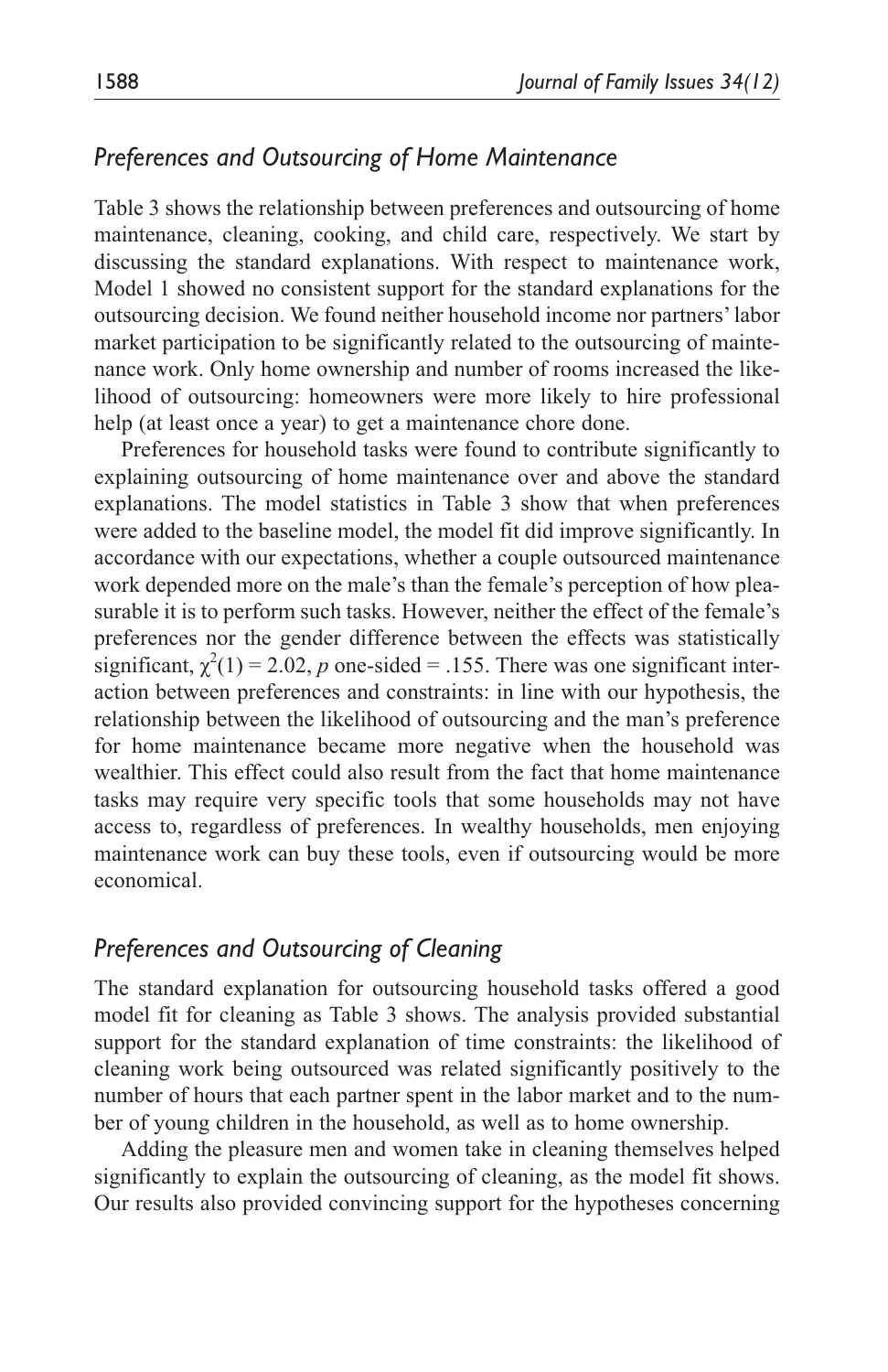| Ordinary Least Squares Regression Analyses of the Outsourcing of Cooking. |                          |                |                  |              |                      |             |                         |                                            |
|---------------------------------------------------------------------------|--------------------------|----------------|------------------|--------------|----------------------|-------------|-------------------------|--------------------------------------------|
|                                                                           | Maintenance <sup>a</sup> |                | $Cl$ eaning $^a$ |              | Cooking <sup>a</sup> |             | Child care <sup>b</sup> |                                            |
|                                                                           | Model I                  | Model 2        | Model I          | Model 2      | Model                | Model 2     | Model                   | Model 2                                    |
| Paid work hours (man)                                                     | 0.005                    | $-0.001$       | $0.028**$        | $0.026**$    | 0.000                | 0.003       | $0.053**$               | 0.048*                                     |
| Paid work hours (woman)                                                   | $-0.009$                 | $-0.010$       | $0.045***$       | 0.03         | $0.034***$           | $0.036***$  | $0.053***$              | $0.057***$                                 |
| Household income                                                          | $-0.006$                 | 0.077          | $-0.014$         | 0.048        | $0.125*$             |             | $-0.075$                | $-0.051$                                   |
| Number of children <4                                                     | 0.159                    | 0.145          | $0.420*$         | 0.409*       | $-0.553*$            | $-0.496*$   | $3.277***$              | $3.299***$                                 |
| years                                                                     |                          |                |                  |              |                      |             |                         |                                            |
| Number of children 4-12                                                   | $-0.116$                 | $-0.103$       | $0.335**$        | $0.342**$    | $-0.529**$           | $-0.474$    | $-0.049$                | $-0.033$                                   |
| years                                                                     |                          |                |                  |              |                      |             |                         |                                            |
| Number of children 13-18                                                  | 0.101                    | 0.101          | 0.162            | 0.159        | $-0.515*$            | $-0.498*$   | $-1.039***$             | *<br>1000.1                                |
| years                                                                     |                          |                |                  |              |                      |             |                         |                                            |
| Number of rooms                                                           | $0.156*$                 | $0.143*$       | 0.103            | 0.064        | $-0.246*$            | $-0.275*$   | 0.214                   | 0.191                                      |
| Home owners                                                               | $1.660***$               | $1.666***$     | $1.015***$       | $1.06$   *** | 0.066                | $-0.010$    | 0.097                   |                                            |
| Male task pleasure                                                        | $-0.264***$              | $-0.268***$    | $-0.153$         | $-0.147$     | $-0.243*$            | $-0.304*$   | $-0.155$                | $-0.092$                                   |
| Female task pleasure                                                      | $-0.086$                 | $-0.081$       | $-0.405***$      | $-0.386***$  | $-0.308*$            | $-0.319*$   | $-0.483*$               |                                            |
| Age                                                                       | $0.037***$               | $0.036**$      | $0.053***$       | $0.058***$   | ***0SI_0-            | $-0.127$ ** | $0.103**$               | $-0.575***$<br>0.107**<br>0.105<br>0.703** |
| Highest educational level                                                 | $0.297***$               | $0.284***$     | $0.511***$       | $0.502***$   | $-0.032$             | $-0.024$    | 0.101                   |                                            |
| Man's gender ideology                                                     | $0.225*$                 | $0.236*$       | 0.150            | 0.172        | 0.091                | 0.005       | 0.664**                 |                                            |
| Woman's gender ideology                                                   | $-0.172$                 | $-0.220$       | 0.045            | 0.064        | 0.135                | 0.204       | $-0.063$                | $-0.103$                                   |
| Task pleasure (man) x                                                     |                          | $\frac{1}{20}$ |                  | $-0.017$     |                      | $-0.020$    |                         | 0.007                                      |
| work hours (man)                                                          |                          |                |                  |              |                      |             |                         |                                            |
| Task pleasure (man) x                                                     |                          | 0.003          |                  | $-0.009$     |                      | $-0.008$    |                         | 0.012                                      |
| work hours (woman)                                                        |                          |                |                  |              |                      |             |                         |                                            |

Table 3. Results From Logistic Regression Analyses of the Outsourcing of Maintenance, Cleaning, and Child Care, and From **Table 3.** Results From Logistic Regression Analyses of the Outsourcing of Maintenance, Cleaning, and Child Care, and From

1589

*(continued)*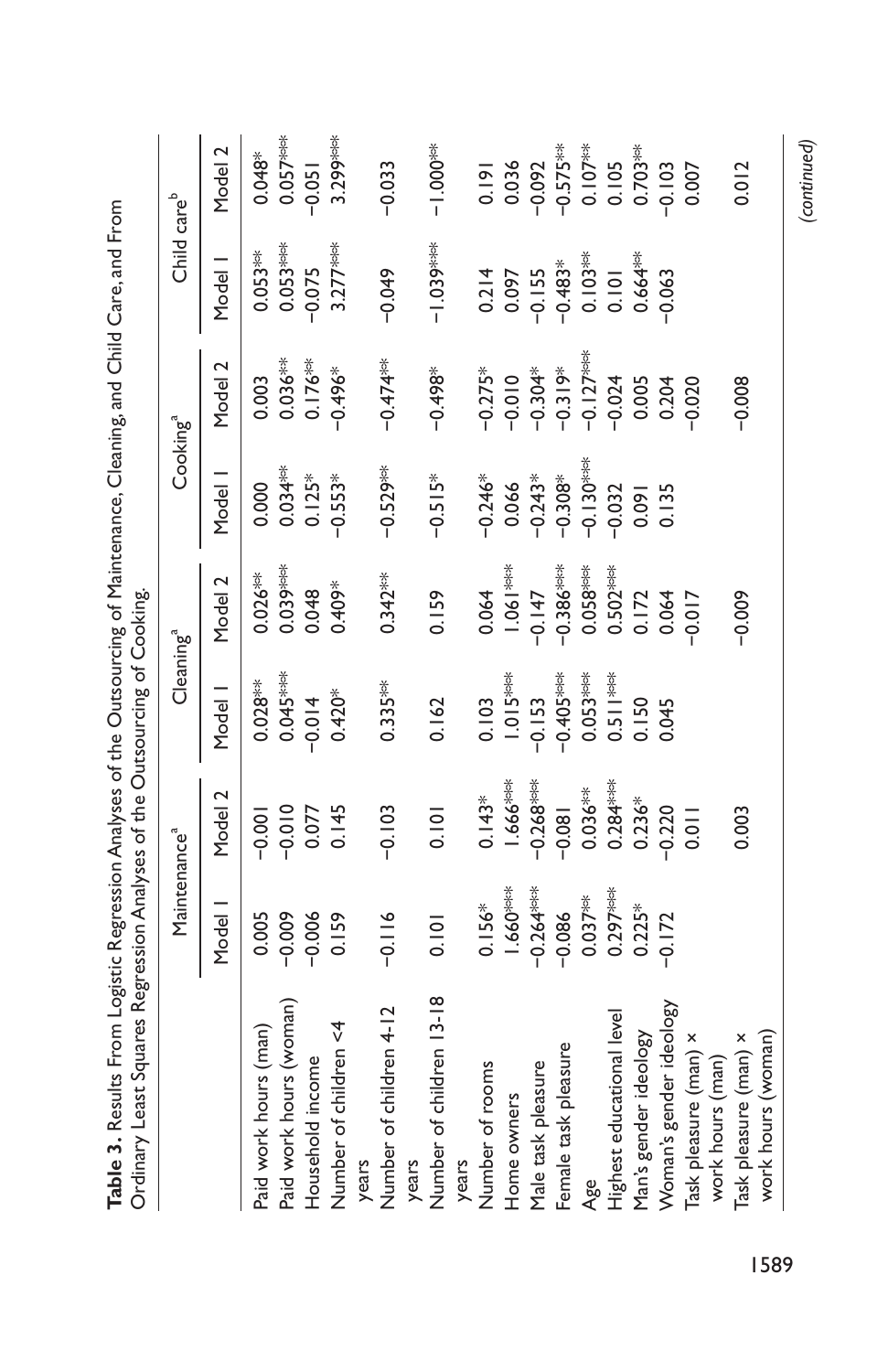|                                                                                   | Maintenance <sup>a</sup> |             | Cleaning <sup>a</sup> |                           | Cooking <sup>a</sup> |             | Child care <sup>b</sup> |             |
|-----------------------------------------------------------------------------------|--------------------------|-------------|-----------------------|---------------------------|----------------------|-------------|-------------------------|-------------|
|                                                                                   | Model I                  | Model 2     | Model                 | Model 2                   | Model I              | Model 2     | Model                   | Model 2     |
| Task pleasure (man) x<br>household income                                         |                          | $-0.120*$   |                       | $0.215**$                 |                      | $-0.164***$ |                         | 0.023       |
| Task pleasure (woman) ×<br>work hours (man)                                       |                          | $-0.01$     |                       | 0.007                     |                      | $-0.021*$   |                         | $-0.021$    |
| Task pleasure (woman) x<br>work hours (woman)                                     |                          | 0.004       |                       | $-0.008$                  |                      | $-0.025*$   |                         | 0.029       |
| Task pleasure (woman) x<br>household income                                       |                          | $-0.042$    |                       | $-0.170**$                |                      | $0.167*$    |                         | $-0.103$    |
| Constant                                                                          | $-4.762***$              | $-4.416***$ |                       | $-11.063***$ $-11.252***$ | $12.392***$          | $12.363***$ | $-9.429***$             | $-9.287***$ |
| Test Model 0° - Model 1:<br>LR $\chi^2(2)/F$ -change<br>Nagelkerke R <sup>2</sup> | $1.86**$<br>.160         | $-170$      | 20.45**<br>.240       | .253                      | $-154$<br>7.04*      | .176        | .396<br>5.26            | 404         |
| Test Model I - Model 2:<br>LR $\chi^2(6)/F$ -change                               |                          | 10.28       |                       | $12.59*$                  |                      | 22.79**     |                         | 4.95        |
| $a. N = 736$                                                                      |                          |             |                       |                           |                      |             |                         |             |

 $b. N = 349$ b. *N* = 349

c. Baseline models with constraint and control variables only (not reported, available from the authors). c. Baseline models with constraint and control variables only (not reported, available from the authors).

d. χ2 for home maintenance, cleaning, and child care, *F*-change for cooking.

\**p* < .05, \*\**p* < .01, \*\*\**p* < .001 (one-sided tests except for age, the interaction of work hours, and preferences, and the constant and the likelihood d.  $\chi^2$  for home maintenance, cleaning, and child care, F-change for cooking.<br>\*p < .05, \*\*p < .01, \*\*\*p < .001 (one-sided tests except for age, the interaction of work hours, and preferences, and the constant and the lik

**Table 3.**

**(continued)**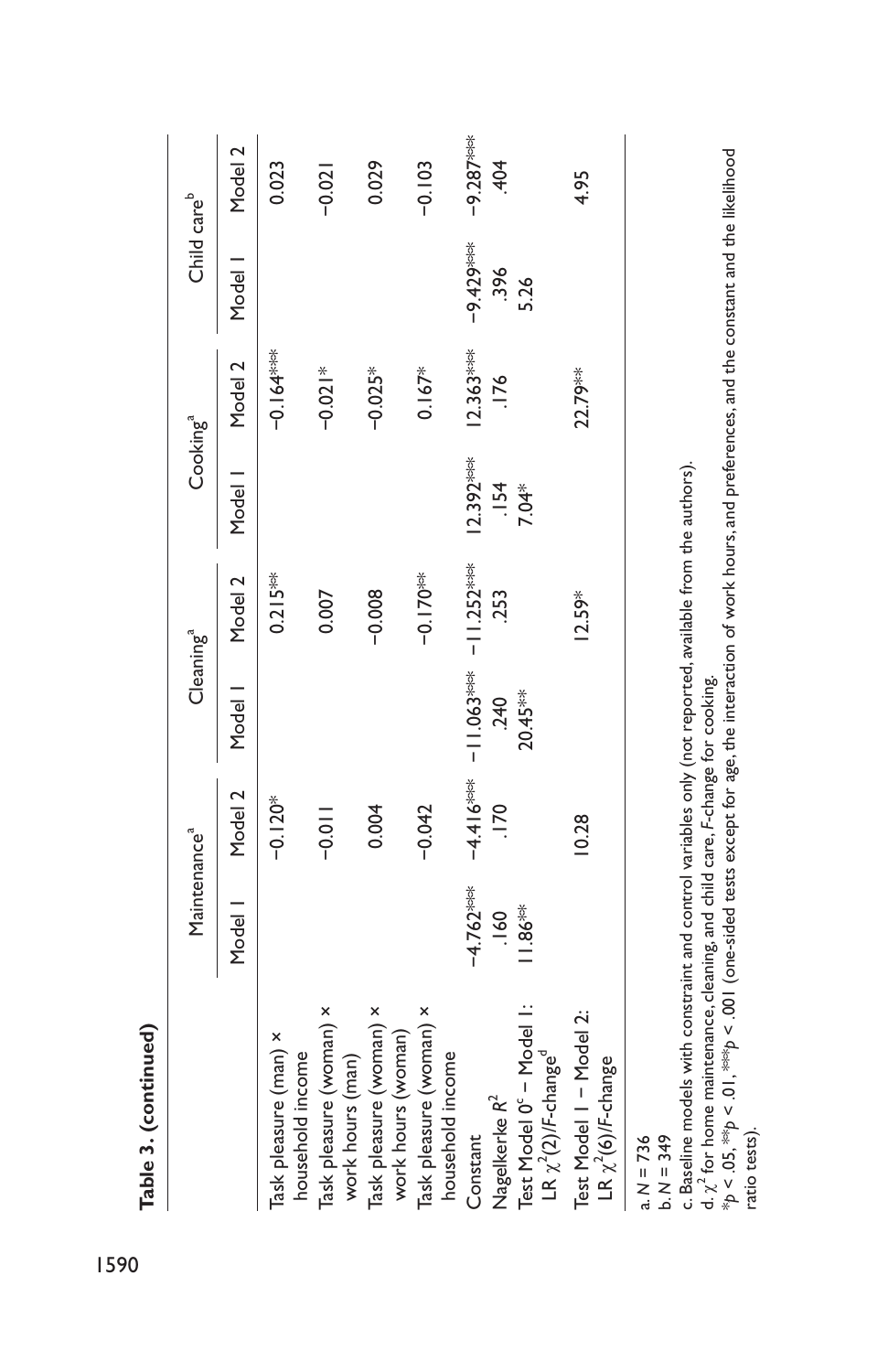the effect of preferences on outsourcing. The more the wife took pleasure in cleaning, the less likely she was to outsource it. The effect of women's preferences was significantly stronger than the (nonsignificant) effect of men's preferences,  $\chi^2(1) = 3.24$ , *p* one-sided = .07). The effect of preferences was related to household income for both men and women. For women, in line with our hypothesis, the negative effect of a woman's task pleasure on outsourcing became stronger when the household income was higher. For men, the reverse effect can be seen: The wealthier the household, the less the outsourcing decision reflected how pleasurable the man found cleaning. In addition, neither the woman's nor the man's participation in paid labor affected the importance of preferences in the outsourcing decision.

## *Preferences and Outsourcing of Cooking*

The standard explanations received some support in the model related to the outsourcing of cooking. The more hours women worked, the more likely they were to outsource cooking, although having children decreased that likelihood. Adding preferences to the model significantly improved the explanation for the decision to outsource cooking.

The partners' enjoyment of cooking predicted how often the family used substitutes for home-prepared meals. The more pleasurable the man and the woman found cooking, the less they outsourced it. Since cooking is traditionally considered a female task, we expected the effect of the woman's preferences to be stronger than that of the man's. This difference was not statistically significant, however,  $F(1, 722) = 0.12$ , *p* one-sided = .726).

We found partial support for the hypotheses concerning the interactions between preferences and constraints. The higher the household income, the more likely the male's preferences influenced the decision to outsource cooking. Contrary to our expectation, however, the female's enjoyment in cooking matters less, the higher the income. In addition, the more time a woman or her partner spent working, the more her enjoyment of cooking influenced how often the family ate food prepared outside the household. This latter finding supported our hypothesis that limited time availability increases the importance of preferences in the outsourcing decision.

## *Preferences and Outsourcing of Child Care*

As can be seen in Table 3, the variables included in our model explained much of the variance in the use of professional help when it comes to child care (Model 1: pseudo  $R^2 = 40\%$ , compared with 24% for cleaning and 16%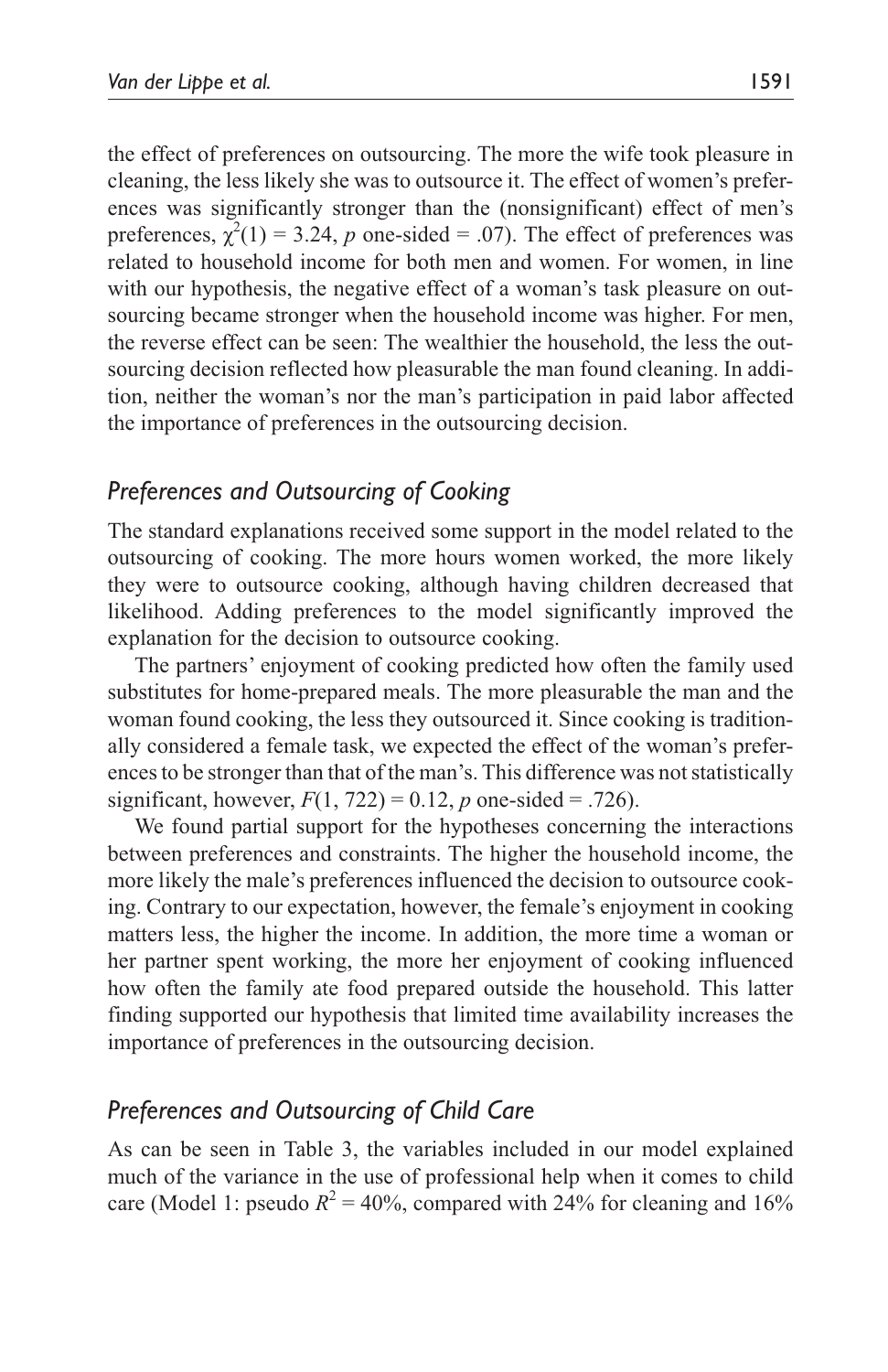for maintenance). Not surprisingly, the most important predictor of outsourcing child care was the number of children younger than 4 years present in the household. Among families with children younger than 13 years, having a child younger than 4 years increased the likelihood of the parents hiring a nanny or making use of child-care facilities. In regard to the partners' participation in paid labor, we found that partners working longer hours and thus having less time left to take care of their children were more likely to outsource child care.

Adding preferences to the model did not improve it. For the man, we did not find evidence that the more pleasure he derived from taking care of and spending time with young children, the less likely the household was to make use of outside help with child care. We did find this effect for the woman, in line with our expectations. The difference between the genders in this respect was significant,  $\chi^2(1) = 2.41$ , *p* one-sided = .012).

The explanatory power of the model did not improve by including the interactions between the partners' preferences and the indicators for financial and time constraints. We did not find any support for our hypotheses that the effect of the partners' task-related preferences depended on the constraints they faced.

## **Conclusion and Discussion**

Domestic outsourcing gives households an important strategy for dealing with the competing demands of work and home. Previous research mainly studied whether resources and constraints influence the outsourcing behaviour of households. These studies typically neglected the role of preferences in deciding whether to outsource household work. However, we argued that household tasks also contain a rewarding component, and that men and women want to do some household tasks themselves. We then attempted to analyze the importance of preferences when deciding to outsource household work, over and above the standard explanations, that is, the constraints the partners face.

Overall, we provided overwhelming support that the more pleasurable household members find a domestic task, the less they outsource it. This is true for all domestic chores, that is, home maintenance, cooking, cleaning, and child care. Our finding is in line with the idea of doing gender. Men and women produce gender by doing certain domestic tasks, and doing domestic tasks itself yields direct utility in the form of the production of gender.

Likewise, we found distinct gender differences when it comes to the influence of preferences on the outsourcing of tasks. The woman's enjoyment of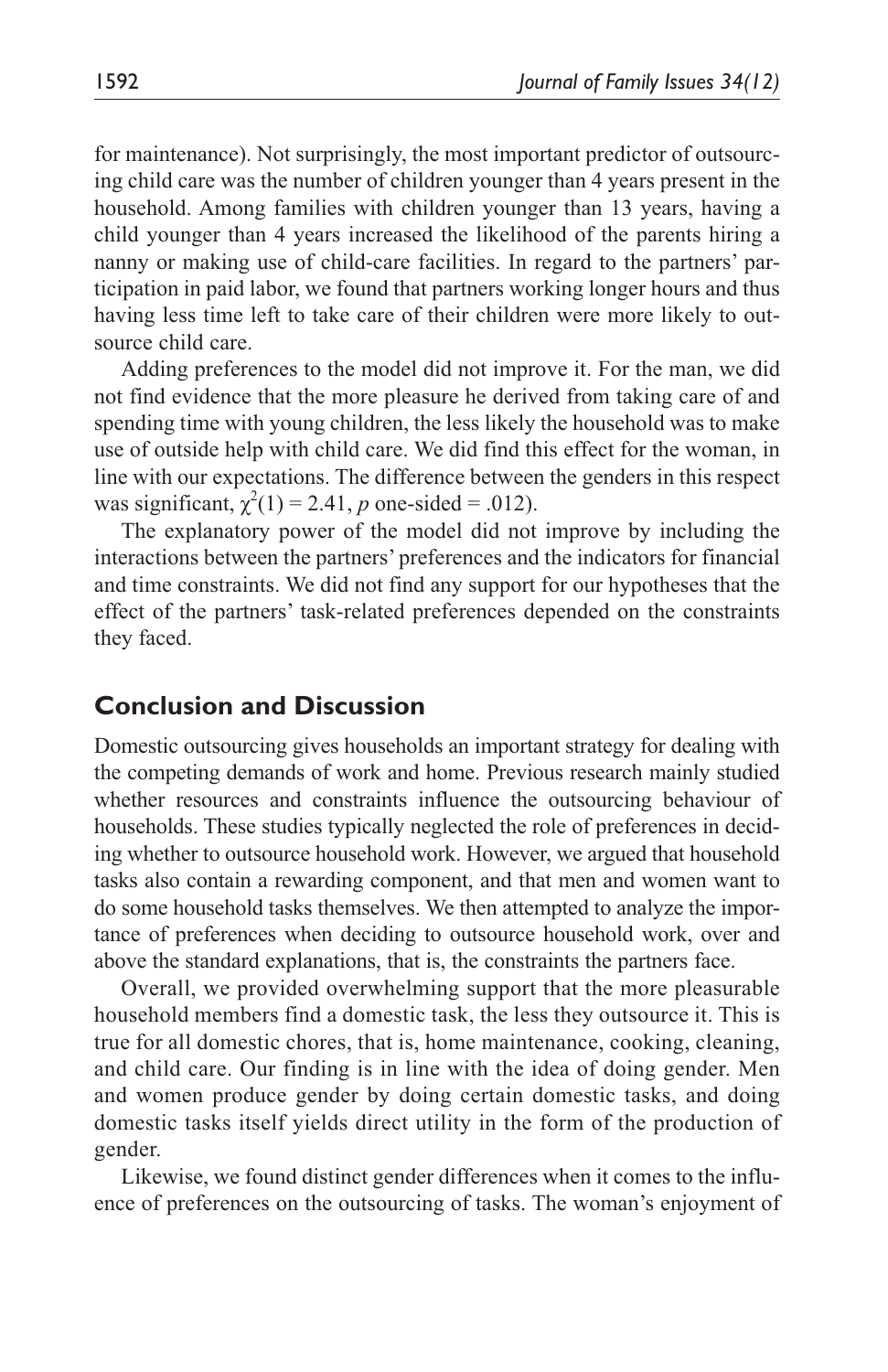cleaning and child care was significantly more important in the decision to outsource these duties than the man's, and the man's enjoyment of home maintenance was more important in the decision to outsource this duty than the woman's. The preferences of both partners mattered in the decision to outsource cooking.

Our study also demonstrated that the impact of preferences on the outsourcing decision varied for some tasks depending on financial constraints and time available outside paid work, although not always in the expected direction. A higher household income allowed men to outsource cooking and home maintenance if they did not like doing these chores themselves. Women in families with higher income were less likely to outsource cooking if they enjoyed doing it themselves and more likely to outsource cleaning if they did not enjoy it. Apparently, income is not only an indicator of the money available to outsource a certain task; it also implies that households have more choices (Collins, 2007). It underlines the role of gender production as well since cleaning is a more discretionary task than cooking. If a woman does not like cleaning and enough income is available in the household, there is no need to do gender. Time demands were significantly related only to cooking and in a direction such that the less the time available, the stronger the effect of cooking-related preferences on the outsourcing decision. In summary, the influence of task-related preferences varied depending on the financial and time constraints.

With respect to the standard explanations, we conclude that differences in constraining factors offered a much better explanation of differences in the use of professional outside help for cleaning and child care than for house maintenance jobs and meal preparation. As regards maintenance, this could be due to the fact that maintenance work could be avoided by choosing to live in a less care-intensive dwelling, a strategy particularly available to wealthier couples. Furthermore, one could argue that using the services of a handyman does not necessarily replace own time input but can also complement it: it might well be that people who do a lot around their homes themselves get involved in more ambitious projects that require help from a professional (De Ruijter, 2005). With respect to the decision to prepare meals oneself, constraints again seemed to play a subordinate role. Here, a possible explanation could be that the market offers attractive options (e.g., ethnic cuisine) that not everyone can cook by themselves and, vice-versa, that not every home-made meal can be replaced with a bought one. Such limited substitutability decreases the influence of constraints on the outsourcing decision. A person might be willing to sacrifice many other things before sacrificing that falafel he craves at least once a month. The man's gender expectations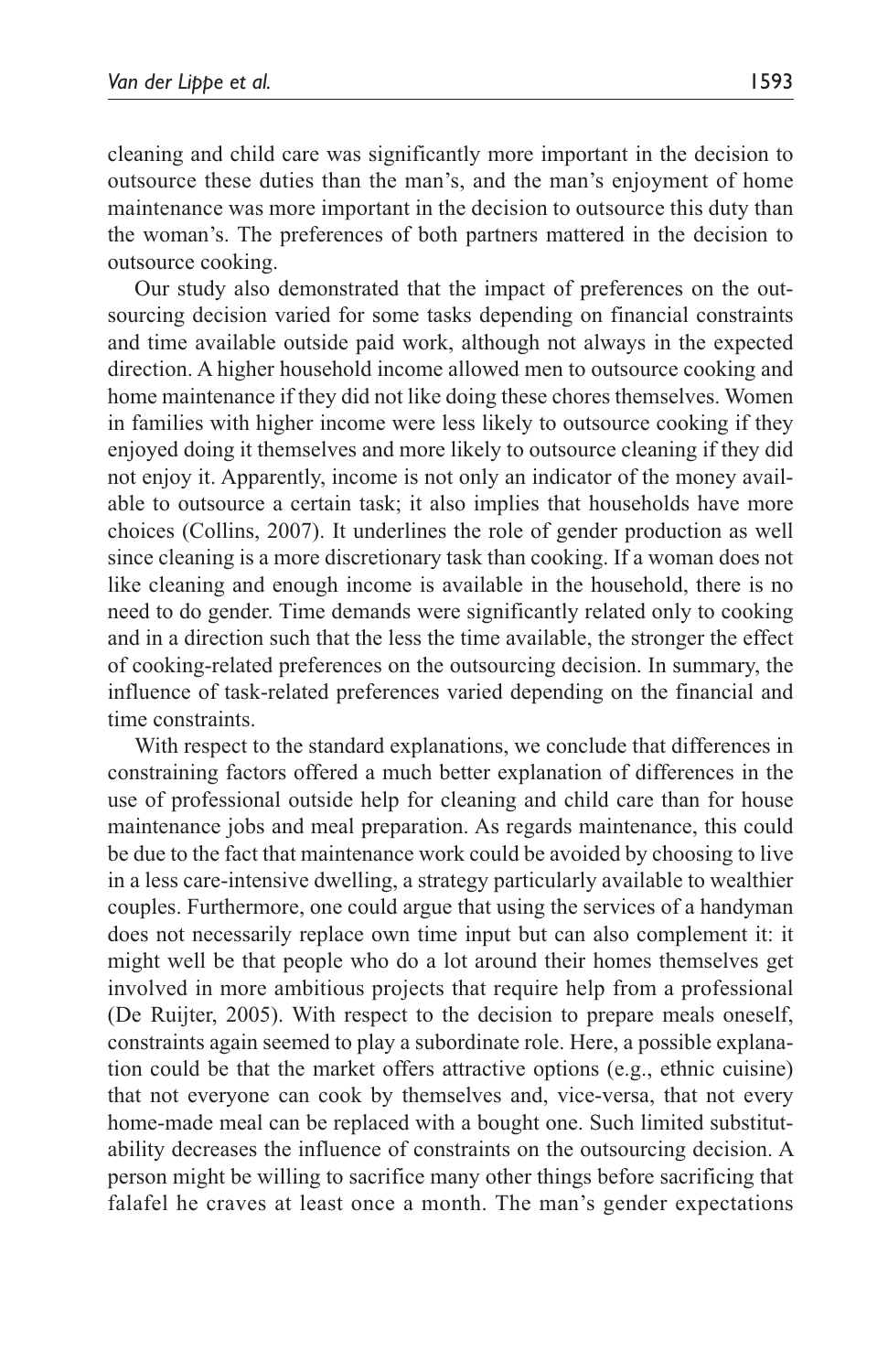improved the explanation only in the case of home maintenance and child care, in line with earlier research (De Ruijter, 2005). When men's expectations are more egalitarian, these tasks are outsourced more often. Women's expectations do not appear to be important.

We recognize that there are also limitations to the research presented here. Our empirical analysis focused only on couples and did not account for singles. Because singles, and especially single parents, face more pressing financial and time constraints, they have been shown to outsource more (Spitze, 1999). Thus, we expect that a replication of our study focusing on single households may provide better evidence for variations in the effect of preferences because of financial and time constraints.

On the theoretical level, we also recognize the difficulty of making causality claims. Our theoretical reasoning assumes task-related preferences to be a stable personal characteristic. On the one hand, partners performing a domestic task themselves might indicate taking more pleasure in it than partners who outsource it. Our findings would then be just an artifact. However, it is also plausible to assume that the pleasure one takes in domestic labor decreases as the time spent doing it increases. This implies that those who do not outsource will report taking less pleasure in a task than those who do outsource it. In this case, our findings would be even more significant.

Last, although we challenged the assumption that household work cannot be a direct source of utility, we ignored the fact that paid work can also be pleasurable. Although this is irrelevant for our empirical analysis, since we assume that participation in the labor market is exogenous, future theory in this regard could be useful for research on the time allocation between paid and household work.

The current study has highlighted the importance of the pleasure of certain household work when choosing strategies for coping with the time demands of the home. Our findings imply that domestic outsourcing is also a matter of taste, not just a question of need and capability. This suggests that there are limits to outsourcing for some people, and that the creative process of preparing an elaborate meal or the gratification derived from painting the porch by yourself cannot be substituted by a product or a service purchased on the market.

#### **Authors' Note**

The authors contributed equally to this article.

#### **Declaration of Conflicting Interests**

The authors declared no potential conflicts of interest with respect to the research, authorship, and/or publication of this article.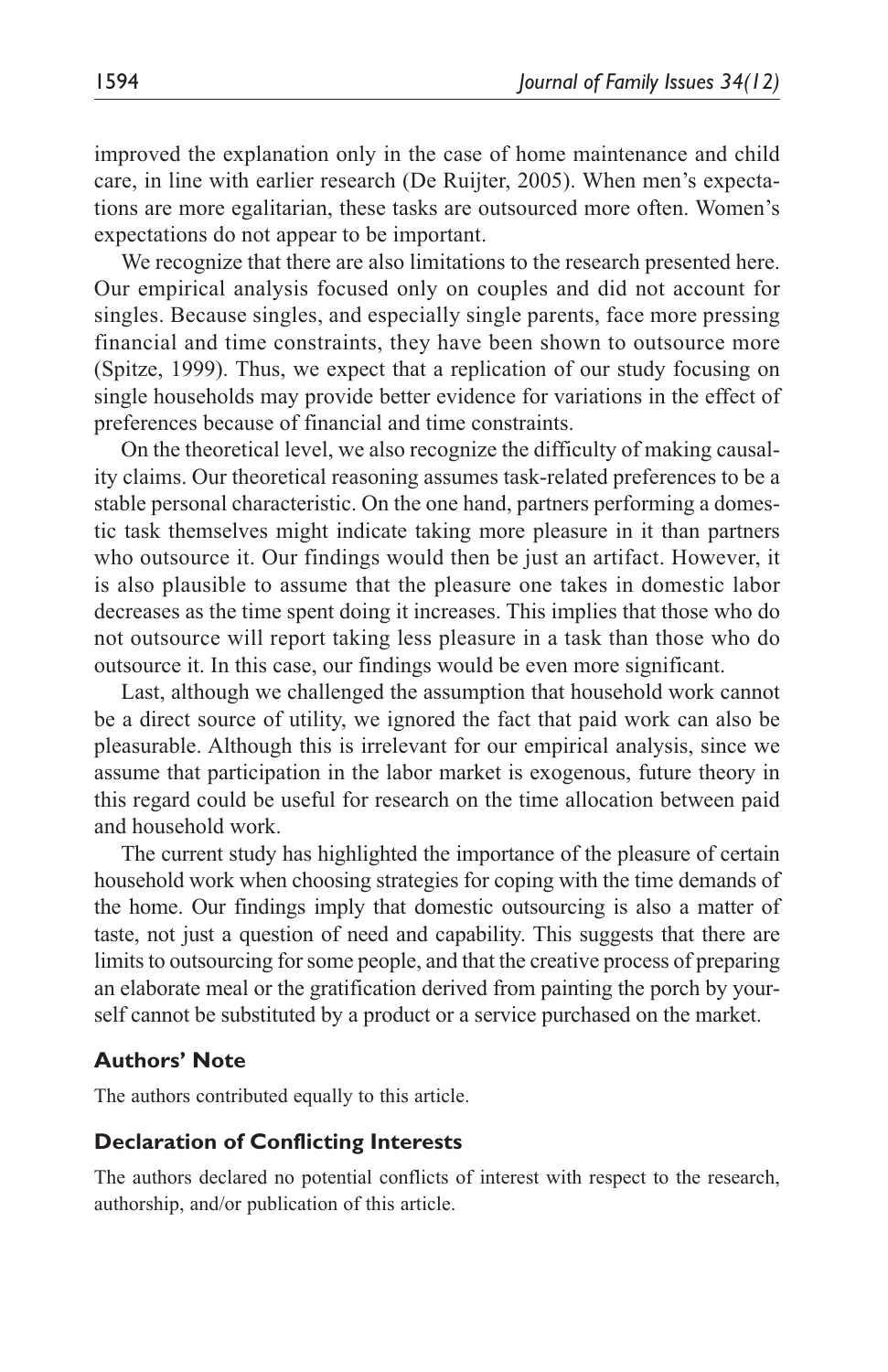#### **Funding**

The author(s) received no financial support for the research, authorship, and/or publication of this article.

#### **References**

- Baxter, J., Hewitt, B., & Western, M. (2009). Who uses paid domestic labor in Australia? Choice and constraint in hiring household help. *Feminist Economics*, *15*, 1-26.
- Becker, G. S. (1991). *A treatise on the family, enlarged edition*. Cambridge, MA: Harvard University Press.
- Bellante, D., & Foster, A. C. (1984). Working wives and expenditure on services. *Journal of Consumer Research*, *11*, 700-707.
- Bianchi, S. M., Nukjue, M. A., Sayer, L. C., & Source, J. P. (2000). Is anyone doing the housework? Trends in the gender division of household labor. *Social Forces*, *79*, 191-228.
- Bianchi, S. M., Robinson, J. P., & Milkie, M. A. (2006). *Changing rhythms of American family life*. New York, NY: Russell Sage Foundation.
- Bittman, M., Matheson, G., & Meagher, G. (1999). The changing boundary between home and market: Australian trends in outsourcing domestic labour. *Work, Employment and Society*, *13*, 249-273.
- Blair, S. L., & Lichter, D. T. (1991). Measuring the division of household labor: Gender segregation of housework among American couples. *Journal of Family Issues*, *12*, 91-113.
- Cancedda, A. (2001). *Employment in household services*. Luxembourg: Office for Official Publications of the European Communities.
- Carmines, E. G., & Zeller, R. A. (1979). *Reliability and validity assessment*. Beverly Hills, CA: Sage.
- CBS Statistics Netherlands. (2010a). *Expenditure brief by household expenditures*. Retrieved from http://statline.cbs.nl
- CB[S Statistics Netherlands. \(2010b\).](http://statline.cbs.nl) *Use of childcare*. Retrieved from http://statline. cbs.nl
- Cohen, P. N. (1998). Replacing housework in the service economy: Gender, class, and race-ethnicity in service spending. *Gender & Society*, *12*, 219-231.
- Collins, G. (2007). Cleaning and the work-life balance. *International Journal of Human Resource Management*, *18*, 416-429.
- Coltrane, S. (2000). Research on household labor: Modeling and measuring the social embeddedness of routine family work. *Journal of Marriage and the Family*, *62*, 1208-1233.
- De Leeuw, E. D., & De Heer, W. (2001). Trends in household survey nonresponse: A longitudinal and international comparison. In R. M. Groves, D. A. Dillman,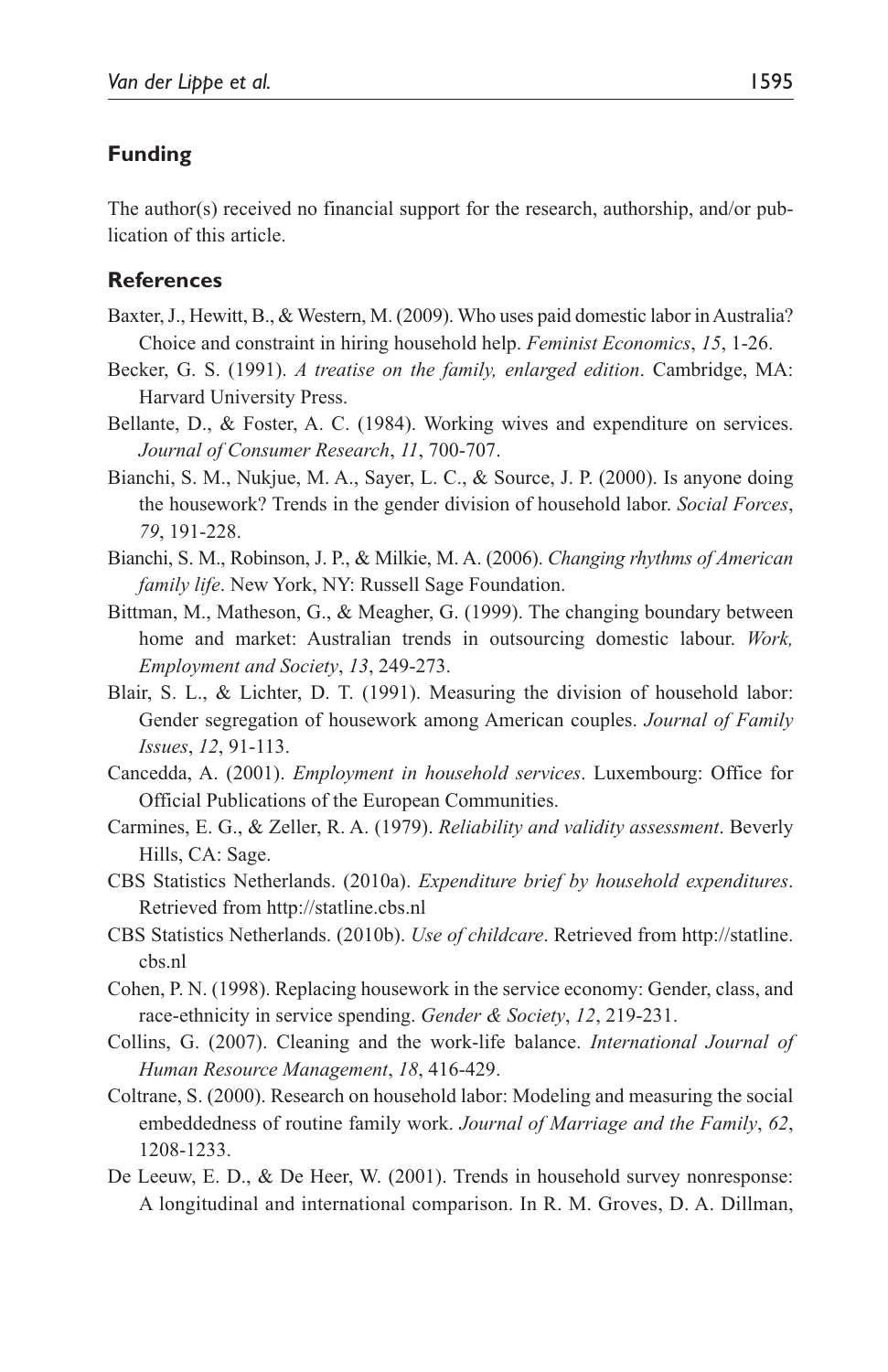J. L. Eltinge & R. J. A. Little (Eds.), *Survey nonresponse* (pp. 41-54). New York, NY: Wiley.

De Ruijter, E. (2005). *Household outsourcing*. Utrecht, Netherlands: ICS-dissertation.

- De Ruijter, E., Treas, J. K., & Cohen, P. N. (2005). Outsourcing the gender factory: Living arrangements and service expenditures on female and male tasks. *Social Forces*, *84*, 305-322.
- De Ruijter, E., & Van der Lippe, T. (2007). Effects of job features on domestic outsourcing as a strategy for combining paid and domestic work. *Work and Occupations*, *34*, 205-230.
- Ferree, M. M. (1991). The gender division of labor in two-earner marriages: Dimensions of variability and change. *Journal of Family Issues*, *12*, 158-180.
- Grote, N. K., Naylor, K. E., & Clark, M. S. (2002). Perceiving the division of family work to be unfair: Do social comparisons, enjoyment and competence matter? *Journal of Family Psychology*, *16*, 510-522.
- Hochschild, A. R. (1989). *The second shift*. New York, NY: Avon Books.
- Hondagneu-Sotelo, P. (2001). *Doméstica. Immigrant workers cleaning and caring in the shadows of affluence*. Berkeley: University of California Press.
- Kalmijn, M. (1999). Father involvement in childrearing and the perceived stability of marriage. *Journal of Marriage and the Family*, *61*, 409-421.
- Kroska, A. (2003). Investigating gender differences in the meaning of household chores and child care. *Journal of Marriage and Family*, *65*, 456-473.
- McCullough, J., & Zick, C. D. (1992). The roles of role strain, economic resources and time demands in explaining mother's life. *Journal of Family and Economic Issues*, *13*, 23-44.
- Oropesa, R. S. (1993). Using the service economy to relieve the double burden. Female labor force participation and service purchases. *Journal of Family Issues*, *14*, 438-473.
- Poortman, A., & Van der Lippe, T. (2009). Attitudes towards housework and child care and the gendered division of labor. *Journal of Marriage and Family*, *71*, 526-541.
- Presser, H. B. (1994). Employment schedules among dual-earner spouses and the division of household labor by gender. *American Sociological Review*, *59*, 348-364.
- Shaw, D. M. (1988). Gender differences in the definition and perception of household labour. *Family Relations*, *37*, 333-337.
- Shelton, B. A., & John, D. (1996). The division of household labor. *Annual Review of Sociology*, *22*, 299-322.
- Spitze, G. (1999). Getting help with housework. *Journal of Family Issues*, *20*, 724-746.
- Spitze, G., & Loscocco, K. A. (2000). The labor of Sisyphus? Women's and men's reactions to housework. *Social Science Quarterly*, *81*, 1087-1100.